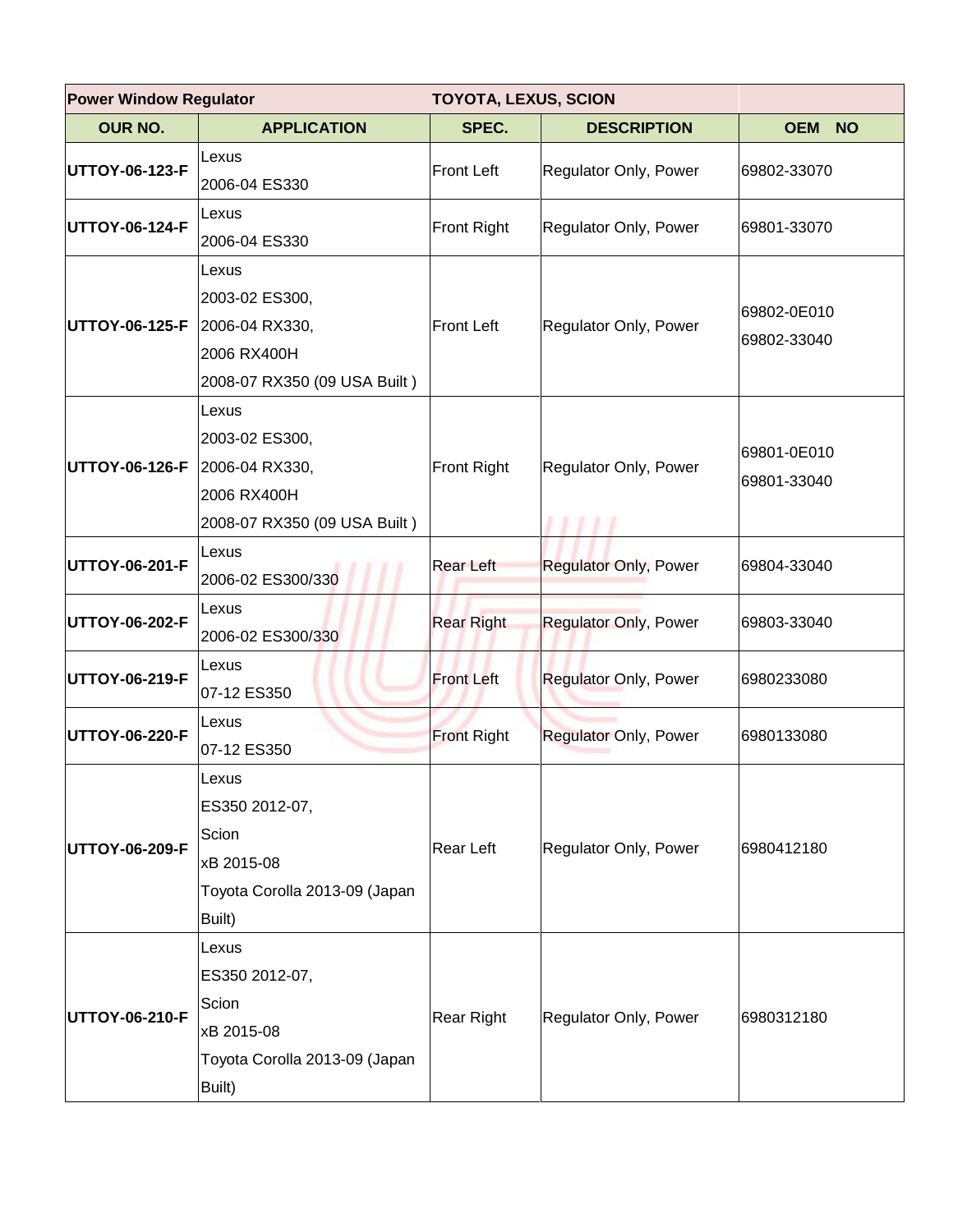| <b>Power Window Regulator</b><br><b>TOYOTA, LEXUS, SCION</b> |                                                                                |                    |                                         |                            |
|--------------------------------------------------------------|--------------------------------------------------------------------------------|--------------------|-----------------------------------------|----------------------------|
| <b>OUR NO.</b>                                               | <b>APPLICATION</b>                                                             | SPEC.              | <b>DESCRIPTION</b>                      | <b>OEM</b><br><b>NO</b>    |
| UTTOY-06-119-F                                               | Lexus<br>2005-98 GS300<br>2000-98 GS400<br>2005-01 GS430                       | <b>Front Left</b>  | Regulator Only, Power                   | 69802-30240                |
| UTTOY-06-120-F                                               | Lexus<br>2005-98 GS300<br>2000-98 GS400<br>2005-01 GS430                       |                    | Front Right Regulator Only, Power       | 69801-30240                |
| UTTOY-06-231-F                                               | Lexus<br>2005-98 GS300<br>2000-98 GS400<br>2005-01 GS430                       | Rear Left          | Regulator Only, Power                   | 6980430240                 |
| UTTOY-06-232-F                                               | Lexus<br>2005-98 GS300<br>2000-98 GS400<br>2005-01 GS430                       | Rear Right         | Regulator Only, Power                   | 6980330240                 |
| UTTOY-06-199                                                 | Lexus<br>2005-01 IS300                                                         | <b>Front Left</b>  | Motor/Regulator Assembly<br>-2-pin Plug | 69802-53010<br>85710-53020 |
| <b>UTTOY-06-200</b>                                          | Lexus<br>2005-01 IS300                                                         | <b>Front Right</b> | Motor/Regulator Assembly<br>-2-pin Plug | 69801-53010<br>85720-53020 |
| UTTOY-06-199-F                                               | Lexus<br>2005-01 IS300                                                         | <b>Front Left</b>  | <b>Regulator Only, Power</b>            | 69802-53010                |
| UTTOY-06-200-F                                               | Lexus<br>2005-01 IS300                                                         |                    | Front Right Regulator Only, Power       | 69801-53010                |
| UTTOY-06-211-2                                               | Lexus<br>2005-01 IS300 (IS200)<br>Toyota<br>ALTEZZA, GF-SXE10, Exterior        | Rear Left          | Regulator Only, Power                   | 69804-53010<br>69804-53020 |
| UTTOY-06-212-2                                               | <b>Lexus</b><br>2005-01 IS300 (IS200)<br>Toyota<br>ALTEZZA, GF-SXE10, Exterior | Rear Right         | Regulator Only, Power                   | 69803-53010<br>69803-53020 |
| UTTOY-06-211-F                                               | Lexus<br>2005-01 IS300 (IS200)<br>Toyota<br>ALTEZZA, GF-SXE10, Exterior        | Rear Left          | Regulator Only, Power                   | 69804-53010<br>69804-53020 |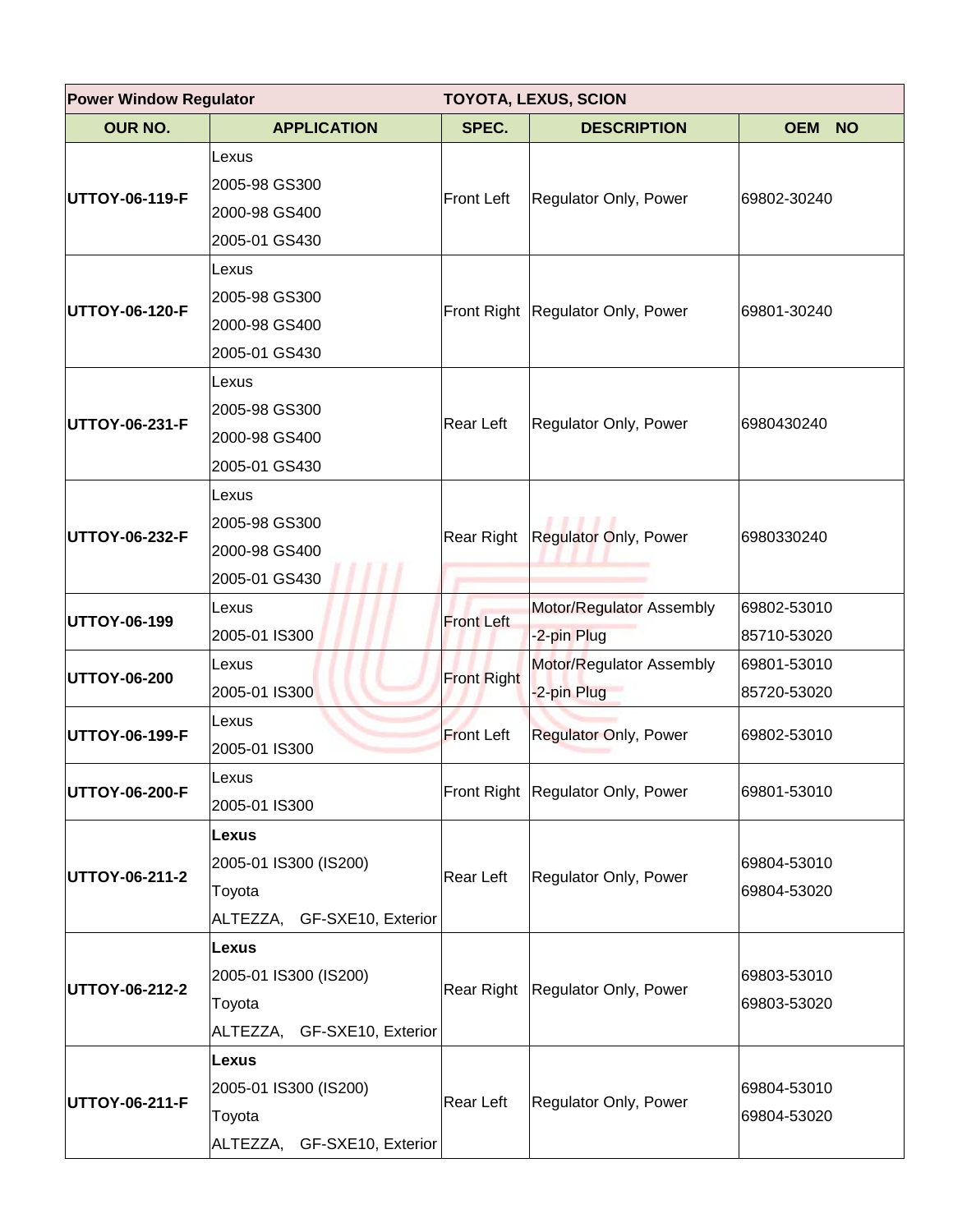| <b>Power Window Regulator</b><br><b>TOYOTA, LEXUS, SCION</b> |                                                                                                                                               |                  |                                        |                            |
|--------------------------------------------------------------|-----------------------------------------------------------------------------------------------------------------------------------------------|------------------|----------------------------------------|----------------------------|
| <b>OUR NO.</b>                                               | <b>APPLICATION</b>                                                                                                                            | SPEC.            | <b>DESCRIPTION</b>                     | <b>OEM</b><br><b>NO</b>    |
| <b>UTTOY-06-212-F</b>                                        | Lexus<br>2005-01 IS300 (IS200)<br>Toyota<br>ALTEZZA, GF-SXE10, Exterior                                                                       | Rear Right       | Regulator Only, Power                  | 69803-53010<br>69803-53020 |
| UTTOY-06-191-6                                               | Lexus<br>2013-06 IS350/250<br>2007-06 GS430, 06' GS300<br>2011-07 GS450h/GS350<br>2011-08 GS460<br>2013-08 IS F<br>2010 HS200h                | Rear Left        | Motor/Regulator Assembly<br>6-pin Plug | 69804-22200<br>6980422200  |
|                                                              | Lexus<br>2013-06 IS350/250<br>2007-06 GS430, 06' GS300<br>UTTOY-06-192-6 2011-07 GS450h/GS350<br>2011-08 GS460<br>2013-08 IS F<br>2010 HS200h | Rear Right       | Motor/Regulator Assembly<br>6-pin Plug | 69803-22200<br>6980322200  |
| <b>UTTOY-06-191-F</b>                                        | Lexus<br>2013-06 IS350/250<br>2007-06 GS430, 06' GS300<br>2011-07 GS450h/GS350<br>2011-08 GS460<br>2013-08 IS F<br>2010 HS200h                | <b>Rear Left</b> | Regulator Only, Power                  | 69804-22200<br>6980422200  |
|                                                              | Lexus<br>2013-06 IS350/250<br>2007-06 GS430, 06' GS300<br>UTTOY-06-192-F 2011-07 GS450h/GS350<br>2011-08 GS460<br>2013-08 IS F<br>2010 HS200h | Rear Right       | Regulator Only, Power                  | 69803-22200<br>6980322200  |
| <b>UTTOY-06-203-F</b>                                        | Lexus<br>2006-01 LS430                                                                                                                        | Front Left       | Regulator Only, Power                  | 69802-50030                |
| <b>UTTOY-06-204-F</b>                                        | Lexus<br>2006-01 LS430                                                                                                                        | Front Right      | Regulator Only, Power                  | 69801-50030                |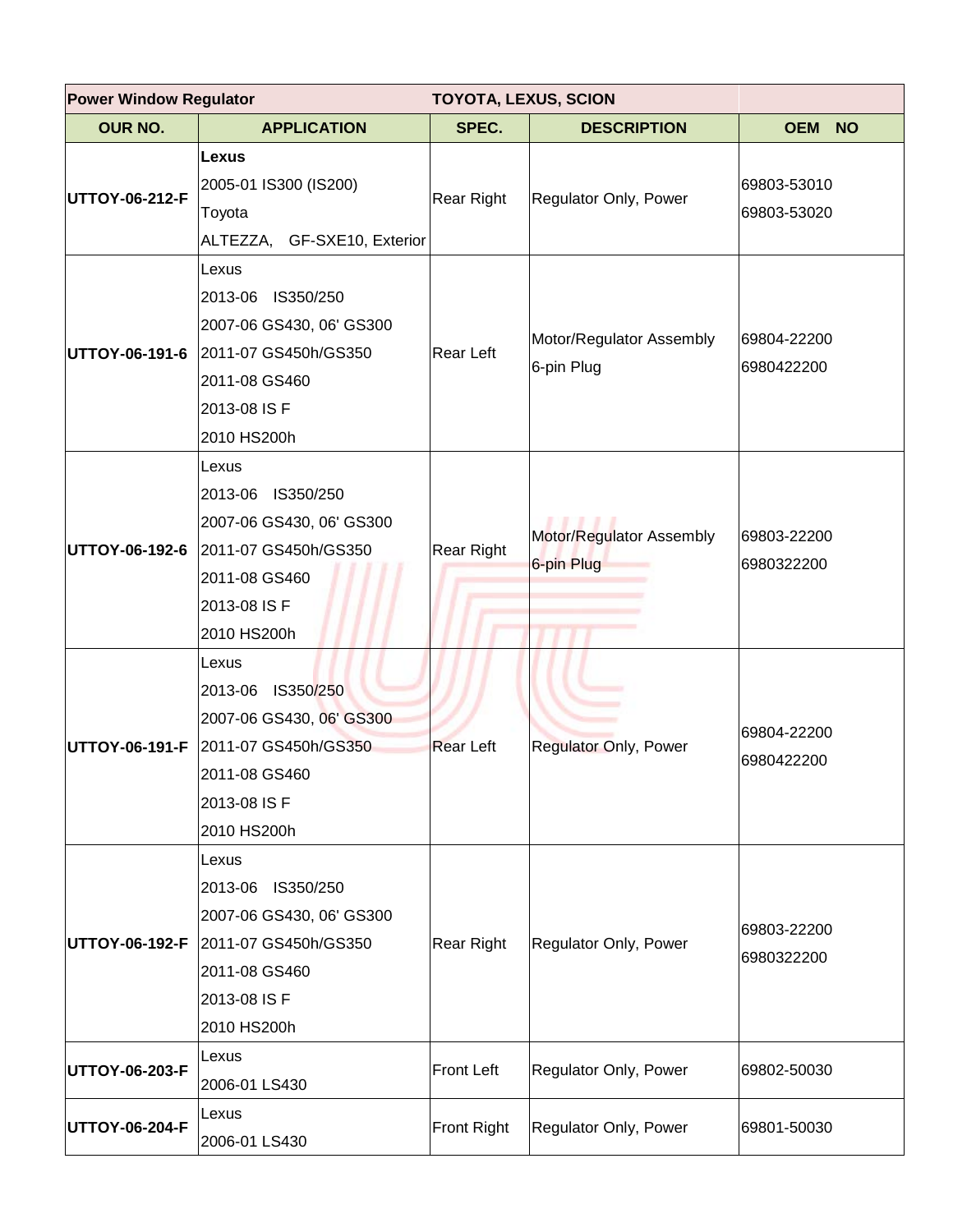| <b>Power Window Regulator</b>  |                                                                                                                                                                                                 | <b>TOYOTA, LEXUS, SCION</b> |                              |                           |  |
|--------------------------------|-------------------------------------------------------------------------------------------------------------------------------------------------------------------------------------------------|-----------------------------|------------------------------|---------------------------|--|
| OUR NO.                        | <b>APPLICATION</b>                                                                                                                                                                              | SPEC.                       | <b>DESCRIPTION</b>           | <b>OEM</b><br><b>NO</b>   |  |
| UTTOY-06-121-F                 | Lexus<br>2003-99 RX300                                                                                                                                                                          | <b>Front Left</b>           | Regulator Only, Power        | 69802-48010               |  |
| UTTOY-06-122-F                 | Lexus<br>2003-99 RX300                                                                                                                                                                          | <b>Front Right</b>          | Regulator Only, Power        | 69801-48010               |  |
| UTTOY-06-175-F                 | Lexus<br>2015-10 RX350                                                                                                                                                                          | <b>Front Left</b>           | Regulator Only, Power        | 69802-0E020               |  |
| UTTOY-06-176-F                 | Lexus<br>2015-10 RX350                                                                                                                                                                          | <b>Front Right</b>          | Regulator Only, Power        | 69801-0E020               |  |
| UTTOY-06-215-F 2015-17 NX200T, | Lexus<br><b>NX300H</b>                                                                                                                                                                          | <b>Front Left</b>           | Regulator Only, Power        | 6980278010                |  |
| UTTOY-06-216-F 2015-17 NX200T, | Lexus<br><b>NX300H</b>                                                                                                                                                                          | <b>Front Right</b>          | Regulator Only, Power        | 6980178010                |  |
| UTTOY-06-217-F 2015-17 NX200T, | Lexus<br><b>NX300H</b>                                                                                                                                                                          | <b>Rear Left</b>            | Regulator Only, Power        | 6980278020                |  |
| UTTOY-06-218-F                 | Lexus<br>2015-17 NX200T,<br><b>NX300H</b>                                                                                                                                                       | <b>Rear Right</b>           | <b>Regulator Only, Power</b> | 6980178020                |  |
| UTTOY-06-213-F                 | Lexus<br>2014-11 CT200h<br>2006 GS300<br>2011-07 GS350<br>2007-06 GS430<br>2011-07 GS450h<br>2011-08 GS460<br>2014-08 IS F<br>2013-06 IS250<br>2013-06 IS350<br>2013-07 LS460<br>2016-08 LS600h | <b>Front Left</b>           | Regulator Only, Power        | 69802-30260<br>6980230260 |  |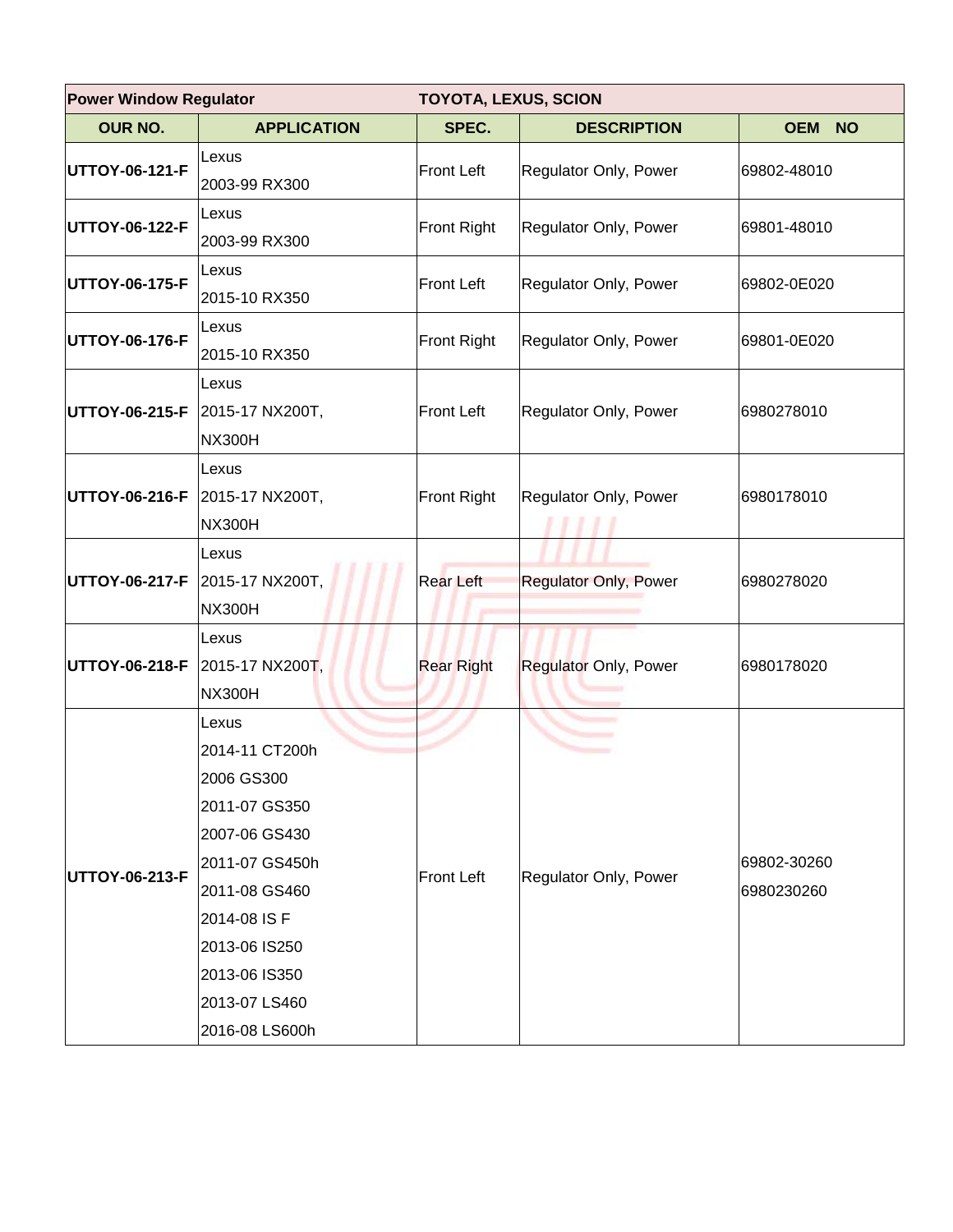| <b>Power Window Regulator</b> |                                                                                                                            | <b>TOYOTA, LEXUS, SCION</b> |                                        |                           |  |
|-------------------------------|----------------------------------------------------------------------------------------------------------------------------|-----------------------------|----------------------------------------|---------------------------|--|
| OUR NO.                       | <b>APPLICATION</b>                                                                                                         | SPEC.                       | <b>DESCRIPTION</b>                     | <b>OEM</b><br><b>NO</b>   |  |
| UTTOY-06-214-F                | Lexus<br>2014-11 CT200h<br>2006 GS300<br>2011-07 GS350<br>2007-06 GS430<br>2011-07 GS450h<br>2011-08 GS460<br>2014-08 IS F | Front Right                 | Regulator Only, Power                  | 69801-30260<br>6980130260 |  |
|                               | 2013-06 IS250<br>2013-06 IS350<br>2013-07 LS460<br>2016-08 LS600h                                                          | <b>Front Left</b>           |                                        |                           |  |
| UTTOY-06-221-F                | Lexus<br>14-16 IS250/350                                                                                                   |                             | Regulator Only, Power                  | 6980253040                |  |
| UTTOY-06-222-F                | Lexus<br>14-16 IS250/350                                                                                                   | <b>Front Right</b>          | <b>Regulator Only, Power</b>           | 6980153040                |  |
| UTTOY-06-139-6                | Scion<br>2014-07 Scion TC<br>2013-08 Scion XD                                                                              | <b>Front Left</b>           | Motor/Regulator Assembly<br>6 pin Plug | 6980252070,<br>85720AE010 |  |
| UTTOY-06-140-6                | Scion<br>2014-07 Scion TC<br>2013-08 Scion XD                                                                              | <b>Front Right</b>          | Motor/Regulator Assembly<br>6 pin Plug | 69801-52070               |  |
| UTTOY-06-139-2                | Scion<br>2014-07 Scion TC<br>2013-08 Scion XD                                                                              | <b>Front Left</b>           | Motor/Regulator Assembly<br>2 pin Plug | 6980252070,<br>85720AE010 |  |
| UTTOY-06-140-2                | Scion<br>2014-07 Scion TC<br>2013-08 Scion XD                                                                              | <b>Front Right</b>          | Motor/Regulator Assembly<br>2-pin Plug | 69801-52070               |  |
| UTTOY-06-139-F                | Scion<br>2014-07 Scion TC<br>2013-08 Scion XD                                                                              | <b>Front Left</b>           | Regulator Only, Power                  | 69802-52070               |  |
| UTTOY-06-140-F                | Scion<br>2014-07 Scion TC<br>2013-08 Scion XD                                                                              | <b>Front Right</b>          | Regulator Only, Power                  | 69801-52070               |  |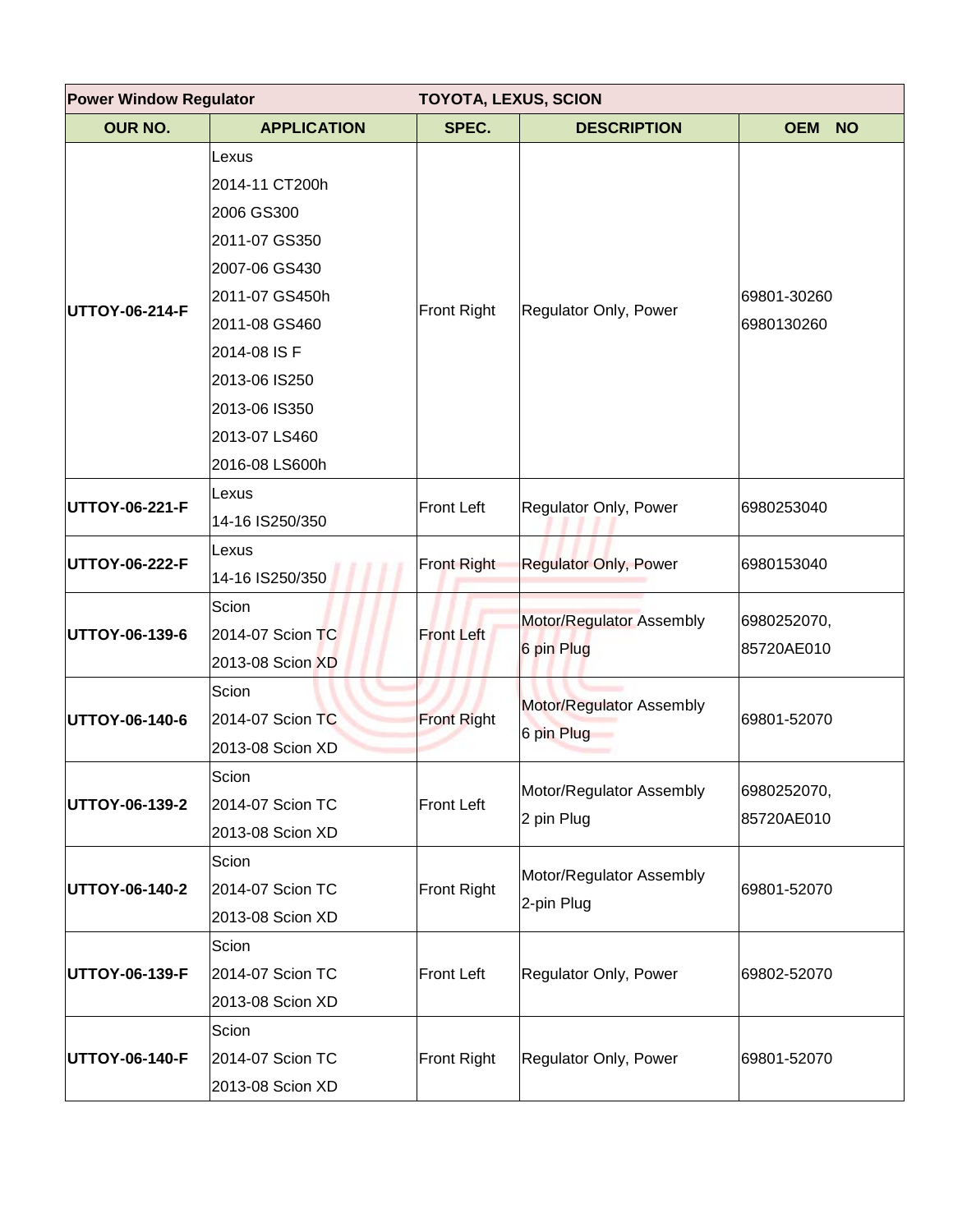| <b>Power Window Regulator</b><br><b>TOYOTA, LEXUS, SCION</b> |                                                                                  |                    |                                         |                           |
|--------------------------------------------------------------|----------------------------------------------------------------------------------|--------------------|-----------------------------------------|---------------------------|
| <b>OUR NO.</b>                                               | <b>APPLICATION</b>                                                               | SPEC.              | <b>DESCRIPTION</b>                      | <b>OEM</b><br><b>NO</b>   |
| UTTOY-06-153-F                                               | Scion<br>2014-08<br>XD<br>Toyota<br>Highlander 2013-08<br>RAV4 2013-06           | Rear Left          | Regulator Only, Power                   | 69804-0R010<br>698040R010 |
| UTTOY-06-154-F                                               | Scion<br>2014-08 XD<br>Toyota<br>Highlander 2013-08<br>RAV4 2013-06              | Rear Right         | Regulator Only, Power                   | 69803-0R010<br>698030R010 |
| UTTOY-06-137-F                                               | Scion<br>2006-04 XA                                                              | <b>Front Left</b>  | Regulator Only, Power                   | 69802-52080               |
| UTTOY-06-138-F                                               | Scion<br>2006-04 XA                                                              | <b>Front Right</b> | Regulator Only, Power                   | 69801-52080               |
| UTTOY-06-155-F                                               | Scion<br>2006-04 XA                                                              | <b>Rear Left</b>   | <b>Regulator Only, Power</b>            | 69804-52040               |
| UTTOY-06-156-F                                               | Scion<br>2006-04 XA                                                              | <b>Rear Right</b>  | <b>Regulator Only, Power</b>            | 69803-52040               |
| UTTOY-06-103                                                 | Scion<br>2007-04 XB                                                              | <b>Front Left</b>  | Motor/Regulator Assembly<br>-2-pin Plug | 69802-52030               |
| UTTOY-06-104                                                 | Scion<br>2007-04 XB                                                              | <b>Front Right</b> | Motor/Regulator Assembly<br>-2-pin Plug | 69801-52030               |
| UTTOY-06-103-F                                               | Scion<br>2007-04 XB                                                              | <b>Front Left</b>  | Regulator Only, Power                   | 69802-52030               |
| UTTOY-06-104-F                                               | Scion<br>2007-04 XB                                                              | Front Right        | Regulator Only, Power                   | 69801-52030               |
| UTTOY-06-141-F                                               | Scion<br>2012-08 XB                                                              | <b>Front Left</b>  | Regulator Only, Power                   | 69802-12220               |
| UTTOY-06-142-F                                               | Scion<br>2012-08 XB                                                              | <b>Front Right</b> | Regulator Only, Power                   | 69801-12220               |
| UTTOY-06-207-F                                               | Toyota<br>4 Runner 84-89; P/U 84-88 W/ Front Left<br>Vent                        |                    | Regulator Only, Power                   | 69802-89110               |
| UTTOY-06-208-F                                               | Toyota<br>4 Runner 84-89; P/U 84-88 W/ Front Right Regulator Only, Power<br>Vent |                    |                                         | 69801-89110               |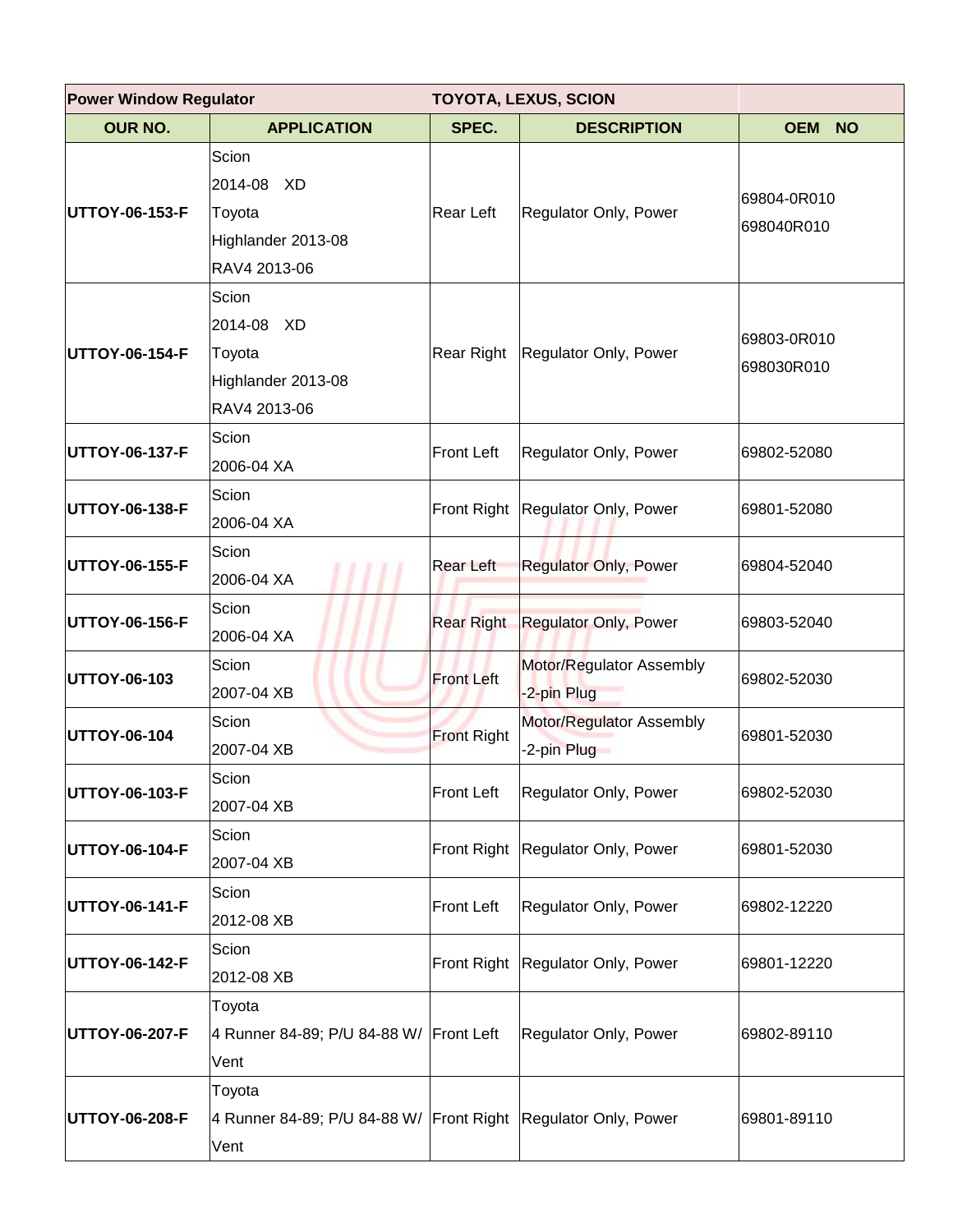| <b>Power Window Regulator</b> |                                                                                                   | <b>TOYOTA, LEXUS, SCION</b> |                                        |                                  |
|-------------------------------|---------------------------------------------------------------------------------------------------|-----------------------------|----------------------------------------|----------------------------------|
| <b>OUR NO.</b>                | <b>APPLICATION</b>                                                                                | SPEC.                       | <b>DESCRIPTION</b>                     | <b>OEM</b><br><b>NO</b>          |
| <b>UTTOY-06-075</b>           | Toyota<br>1991-90 4 Runner 2D w/o vent<br>window<br>1995-89 Pickup Hilux 2D w/o<br>vent window    | Front Left                  | Motor/Regulator Assembly               | 69802-35030<br>85720-35070 (MTR) |
| <b>UTTOY-06-076</b>           | Toyota<br>1991-90 4 Runner 2D w/o vent<br>window<br>1995-89 Pickup Hilux 2D w/o<br>vent window    |                             | Front Right   Motor/Regulator Assembly | 69801-35030<br>85710-35070 (MTR) |
| <b>UTTOY-06-075-F</b>         | Toyota<br>1991-90 4 Runner 2D w/o vent<br>window<br>1995-89 Pickup Hilux 2D w/o<br>vent window    | Front Left                  | Regulator Only, Power                  | 69802-35030                      |
| UTTOY-06-076-F                | Toyota<br>1991-90 4 Runner 2D w/o vent<br>window<br>Hilux 2D w/o<br>1995-89 Pickup<br>vent window |                             | Front Right Regulator Only, Power      | 69801-35030                      |
| UTTOY-06-077                  | Toyota<br>1991-90 4 Runner 2D w/vent<br>window<br>1995-89 Pickup Hilux w/vent<br>window           | Front Left                  | Motor/Regulator Assembly               | 69802-35070                      |
| <b>UTTOY-06-078</b>           | Toyota<br>1991-90 4 Runner 2D w/vent<br>window<br>1995-89 Pickup Hilux w/vent<br>window           |                             | Front Right   Motor/Regulator Assembly | 69801-35070                      |
| <b>UTTOY-06-077-F</b>         | Toyota<br>1991-90 4 Runner 2D w/vent<br>window<br>1995-89 Pickup Hilux w/vent<br>window           | Front Left                  | Regulator Only, Power                  | 69802-35070                      |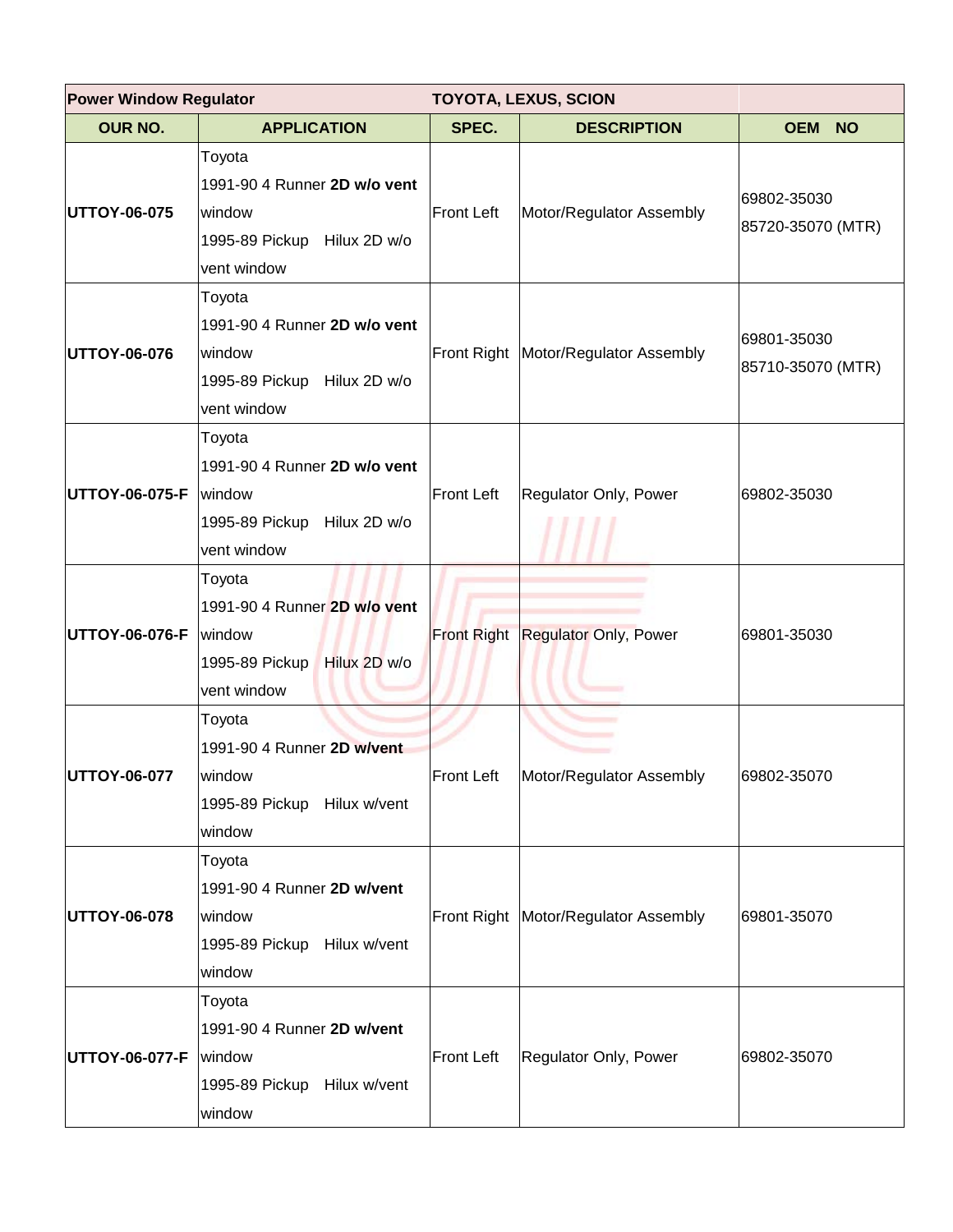| <b>Power Window Regulator</b><br><b>TOYOTA, LEXUS, SCION</b> |                                                                                         |                   |                                          |                                          |
|--------------------------------------------------------------|-----------------------------------------------------------------------------------------|-------------------|------------------------------------------|------------------------------------------|
| <b>OUR NO.</b>                                               | <b>APPLICATION</b>                                                                      | SPEC.             | <b>DESCRIPTION</b>                       | <b>OEM</b><br><b>NO</b>                  |
| <b>UTTOY-06-078-F</b>                                        | Toyota<br>1991-90 4 Runner 2D w/vent<br>window<br>1995-89 Pickup Hilux w/vent<br>window |                   | Front Right Regulator Only, Power        | 69801-35070                              |
| <b>UTTOY-06-083</b>                                          | Toyota<br>1995-90 4 Runner 4D w/o vent<br>window                                        | <b>Front Left</b> | Motor/Regulator Assembly                 | 69802-35040<br>6980235040                |
| <b>UTTOY-06-084</b>                                          | Toyota<br>1995-90 4 Runner 4D w/o vent<br>window                                        |                   | Front Right Motor/Regulator Assembly     | 69801-35040<br>6980135040                |
| <b>UTTOY-06-083-F</b>                                        | Toyota<br>1995-90 4 Runner 4D w/o vent<br>window                                        | <b>Front Left</b> | Regulator Only, Power                    | 69802-35040<br>6980235040                |
| <b>UTTOY-06-084-F</b>                                        | Toyota<br>1995-90 4 Runner 4D w/o vent<br>window                                        |                   | <b>Front Right Regulator Only, Power</b> | 69801-35040<br>6980135040                |
| <b>UTTOY-06-081</b>                                          | Toyota<br>1995-90 4 Runner 4D w/vent<br>window                                          | <b>Front Left</b> | Motor/Regulator Assembly                 | 69802-35080<br>6980235080<br>85720-35070 |
| <b>UTTOY-06-082</b>                                          | Toyota<br>1995-90 4 Runner 4D w/vent<br>window                                          |                   | Front Right   Motor/Regulator Assembly   | 69801-35080<br>85710-35070               |
| <b>UTTOY-06-081-F</b>                                        | Toyota<br>1995-90 4 Runner 4D w/vent<br>window                                          | <b>Front Left</b> | Regulator Only, Power                    | 69802-35080                              |
| <b>UTTOY-06-082-F</b>                                        | Toyota<br>1995-90 4 Runner 4D w/vent<br>window                                          |                   | Front Right Regulator Only, Power        | 69801-35080                              |
| <b>UTTOY-06-095</b>                                          | Toyota<br>2002-96<br>4 Runner w/o vent<br>window                                        | <b>Front Left</b> | Motor/Regulator Assembly                 | 69802-35101<br>85720-35050               |
| <b>UTTOY-06-096</b>                                          | Toyota<br>2002-96<br>4 Runner w/o vent<br>window                                        |                   | Front Right Motor/Regulator Assembly     | 69801-35091<br>85710-35100               |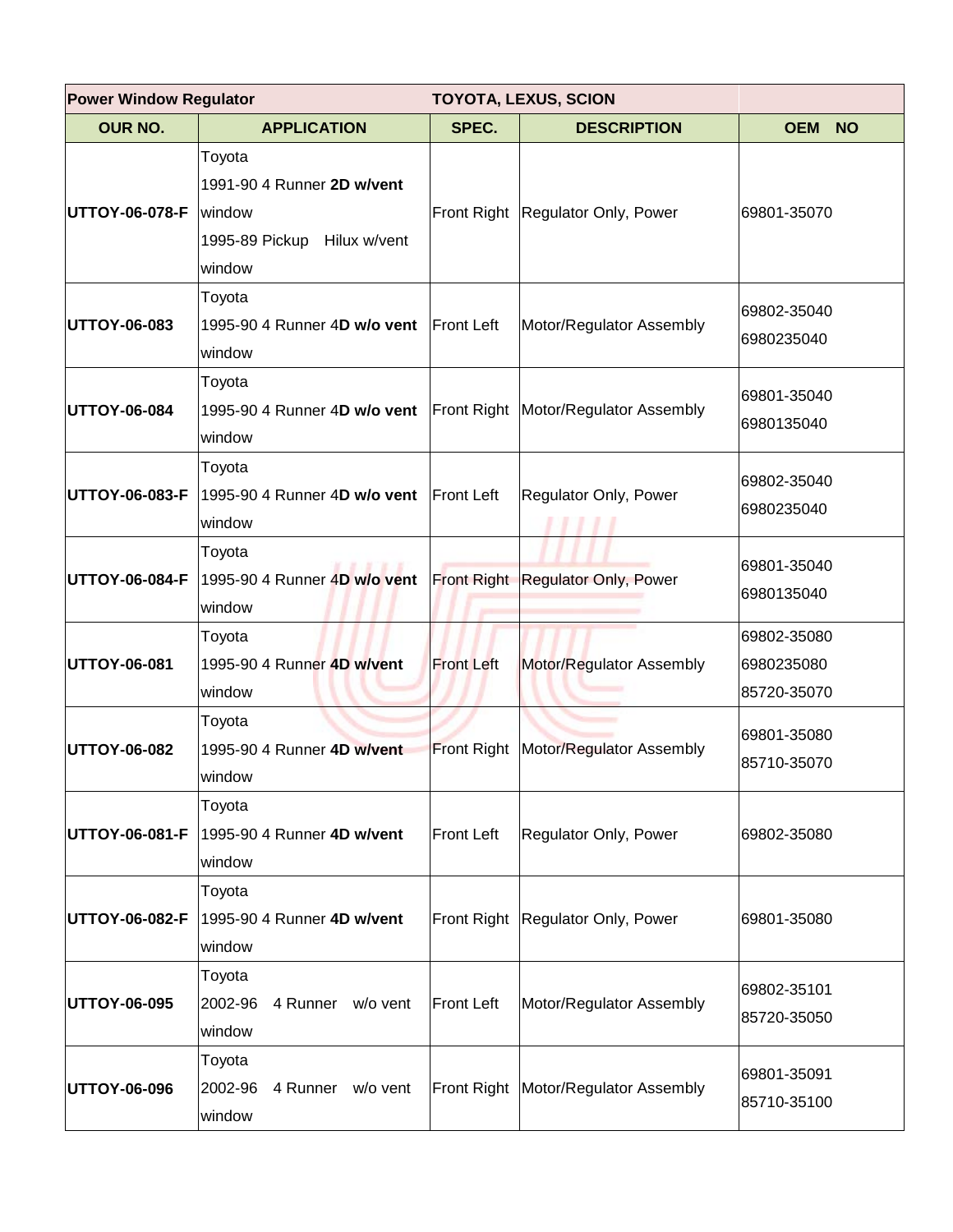|                | <b>Power Window Regulator</b><br><b>TOYOTA, LEXUS, SCION</b>                                |                    |                                   |                                          |
|----------------|---------------------------------------------------------------------------------------------|--------------------|-----------------------------------|------------------------------------------|
| <b>OUR NO.</b> | <b>APPLICATION</b>                                                                          | SPEC.              | <b>DESCRIPTION</b>                | <b>OEM</b><br><b>NO</b>                  |
| UTTOY-06-095-F | Toyota<br>4 Runner w/o vent Front Left<br>2002-96<br>window                                 |                    | Regulator Only, Power             | 69802-35101                              |
| UTTOY-06-096-F | Toyota<br>2002-96<br>4 Runner w/o vent Front Right<br>window                                |                    | Regulator Only, Power             | 69801-35091                              |
| UTTOY-06-157   | Toyota<br>2002-96<br>4 Runner                                                               | Rear Left          | Motor/Regulator Assembly<br>2 Pin | 69804-35020-PFM                          |
| UTTOY-06-158   | Toyota<br>2002-96<br>4 Runner                                                               | Rear Right         | Motor/Regulator Assembly<br>2 Pin | 69803-35020-PFM                          |
| UTTOY-06-157-F | Toyota<br>2002-96<br>4 Runner                                                               | Rear Left          | Regulator Only, Power             | 69804-35020                              |
| UTTOY-06-158-F | Toyota<br>2002-96<br>4 Runner                                                               | Rear Right         | Regulator Only, Power             | 69803-35020                              |
| UTTOY-06-109-6 | Toyota<br>2009-03 4 Runner,<br>Lexus GX470,<br>2014-07 FJ Cruiser                           | <b>Front Left</b>  | Motor/Regulator Assembly<br>6 Pin | 69802-58010 - Reg<br>85720AE010 -<br>Mtr |
| UTTOY-06-110-6 | Toyota<br>2009-03 4 Runner,<br>Lexus GX470,<br>2014-07 FJ Cruiser                           | <b>Front Right</b> | Motor/Regulator Assembly<br>6 Pin | 69801-58010 - Reg<br>85710AE010 - Mtr    |
| UTTOY-06-109-F | Toyota<br>2009-03 4 Runner,<br>Lexus GX470,<br>2014-07 FJ Cruiser                           | <b>Front Left</b>  | Regulator Only, Power             | 69802-58010                              |
| UTTOY-06-110-F | Toyota<br>2009-03 4 Runner,<br>Lexus GX470,<br>2014-07 FJ Cruiser                           | Front Right        | Regulator Only, Power             | 69801-58010                              |
| UTTOY-06-227-6 | Lexus<br>2009-03 GX470<br>2011-08 LX570<br>Toyota<br>2017-08 Landcruiser<br>2009-03 4Runner | Rear Left          | Motor/Regulator Assembly<br>6 Pin | 69804-35080 - Reg<br>85710AE010 - Mtr    |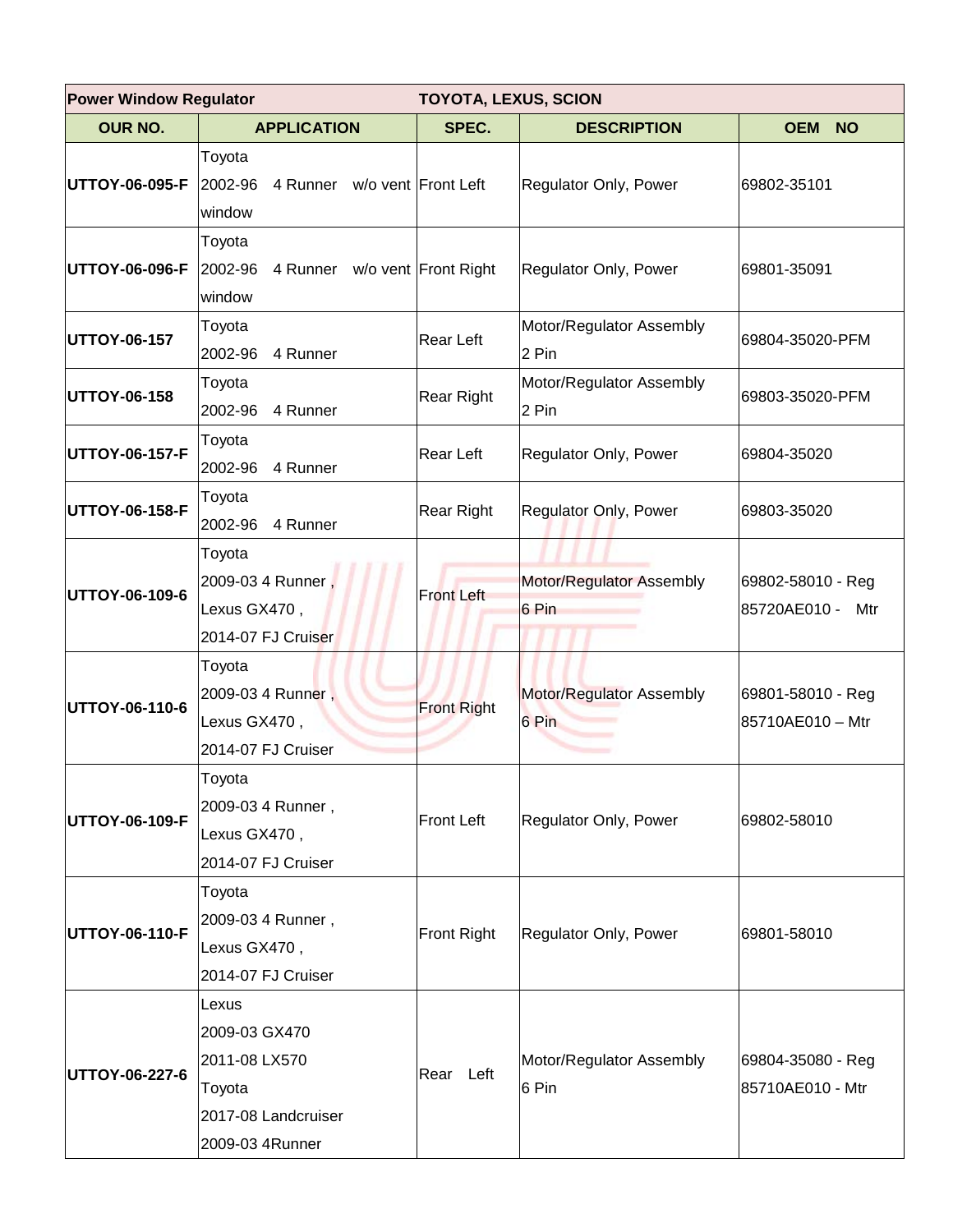| <b>Power Window Regulator</b> |                                                                                             | <b>TOYOTA, LEXUS, SCION</b> |                                         |                                          |  |
|-------------------------------|---------------------------------------------------------------------------------------------|-----------------------------|-----------------------------------------|------------------------------------------|--|
| <b>OUR NO.</b>                | <b>APPLICATION</b>                                                                          | SPEC.                       | <b>DESCRIPTION</b>                      | <b>OEM</b><br><b>NO</b>                  |  |
| UTTOY-06-228-6                | Lexus<br>2009-03 GX470<br>2011-08 LX570<br>Toyota<br>2017-08 Landcruiser<br>2009-03 4Runner | Right<br>Rear               | Motor/Regulator Assembly<br>6 Pin       | 69803-35080 - Reg<br>85720AE010 -<br>Mtr |  |
| UTTOY-06-227-F                | Lexus<br>2009-03 GX470<br>2011-08 LX570<br>Toyota<br>2017-08 Landcruiser<br>2009-03 4Runner | Rear Left                   | Regulator Only, Power                   | 69804-35080                              |  |
| UTTOY-06-228-F                | Lexus<br>2009-03 GX470<br>2011-08 LX570<br>Toyota<br>2017-08 Landcruiser<br>2009-03 4Runner | Right<br>Rear               | <b>Regulator Only, Power</b>            | 69803-35080                              |  |
| UTTOY-06-229-F                | Lexus<br>2017-10 GX460<br>Toyota<br>2017-2010 4Runner TRD                                   | <b>Front Left</b>           | <b>Regulator Only, Power</b>            | 69802-60090                              |  |
| UTTOY-06-230-F                | Lexus<br>2017-10 GX460<br>Toyota<br>2017-2010 4Runner TRD                                   | <b>Front Right</b>          | Regulator Only, Power                   | 69801-60090                              |  |
| <b>UTTOY-06-193</b>           | Toyota<br>1999-95 Avalon                                                                    | Front Left                  | Motor/Regulator Assembly                | 6982007010                               |  |
| UTTOY-06-194                  | Toyota<br>1999-95 Avalon                                                                    | Front Right                 | Motor/Regulator Assembly                | 6981007010                               |  |
| UTTOY-06-195                  | Toyota<br>1999-95 Avalon                                                                    | Rear Left                   | Motor/Regulator Assembly                | 6984007010                               |  |
| UTTOY-06-196                  | Toyota<br>1999-95 Avalon                                                                    | Rear Right                  | Motor/Regulator Assembly                | 6983007010                               |  |
| UTTOY-06-165-2                | Toyota<br>2010-05 Avalon                                                                    | Rear Left                   | Motor/Regulator Assembly<br>-2-pin Plug | 69804-AC020-PFM                          |  |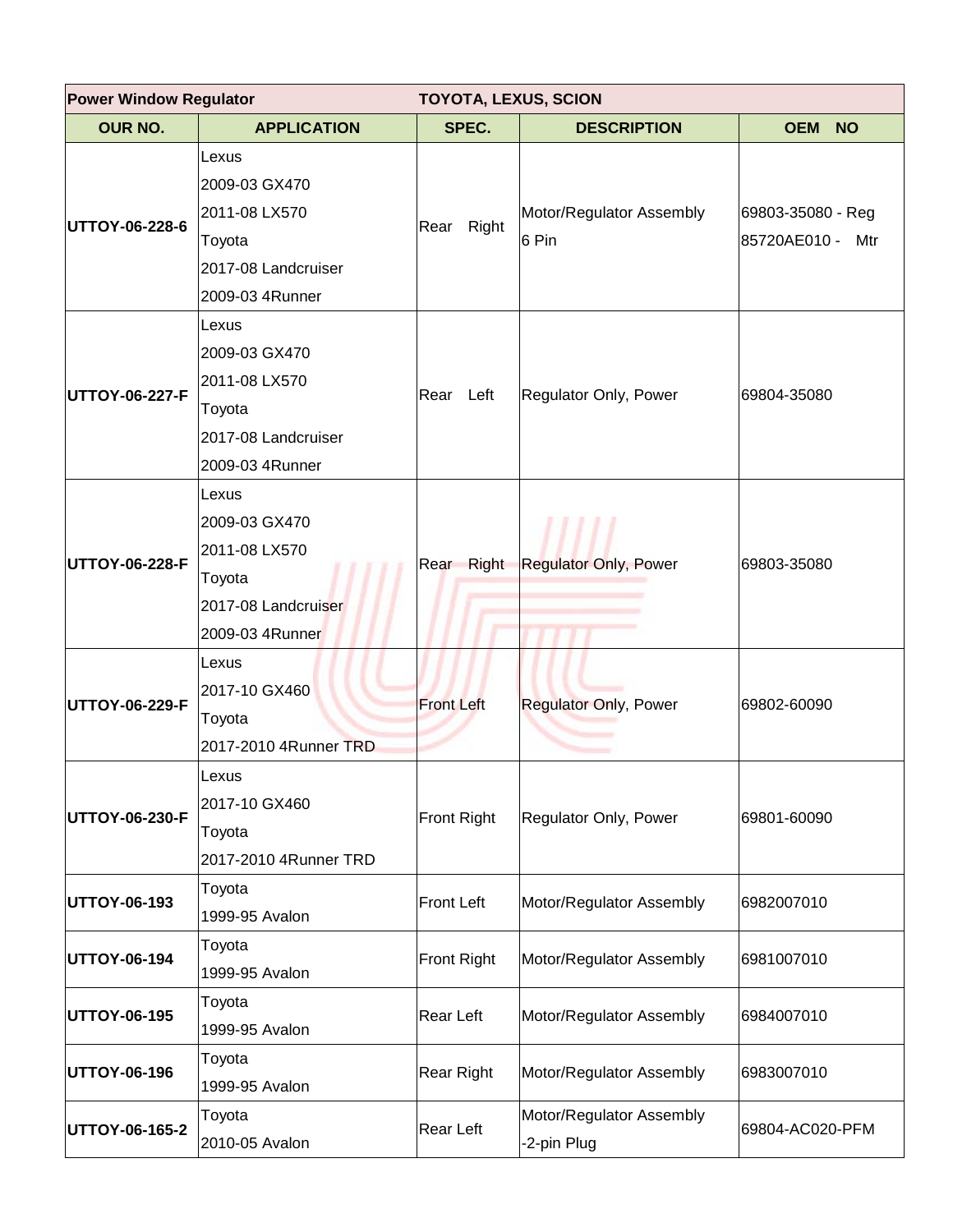| <b>Power Window Regulator</b> |                    | <b>TOYOTA, LEXUS, SCION</b> |                                         |                         |  |
|-------------------------------|--------------------|-----------------------------|-----------------------------------------|-------------------------|--|
| <b>OUR NO.</b>                | <b>APPLICATION</b> | SPEC.                       | <b>DESCRIPTION</b>                      | <b>OEM</b><br><b>NO</b> |  |
| UTTOY-06-166-2                | Toyota             | Rear Right                  | Motor/Regulator Assembly                | 69803-AC020-PFM         |  |
|                               | 2010-05 Avalon     |                             | -2-pin Plug                             |                         |  |
| UTTOY-06-129-F                | Toyota             | <b>Front Left</b>           | Regulator Only, Power                   | 69802-AC020             |  |
|                               | 2010-05 Avalon     |                             |                                         |                         |  |
| UTTOY-06-130-F                | Toyota             | Front Right                 | Regulator Only, Power                   | 69801-AC020             |  |
|                               | 2010-05 Avalon     |                             |                                         |                         |  |
| UTTOY-06-165-F                | Toyota             | <b>Rear Left</b>            | Regulator Only, Power                   | 69804-AC020             |  |
|                               | 2010-05 Avalon     |                             |                                         |                         |  |
| UTTOY-06-166-F                | Toyota             | Rear Right                  | Regulator Only, Power                   | 69803-AC020             |  |
|                               | 2010-05 Avalon     |                             |                                         |                         |  |
|                               | Toyota             | Front Left                  |                                         | 6980207020              |  |
| UTTOY-06-235-F                | 2014-13 Avalon     |                             | Regulator Only, Power                   |                         |  |
| UTTOY-06-236-F                | Toyota             | Front Right                 | Regulator Only, Power                   | 6980107030              |  |
|                               | 2010-05 Avalon     |                             |                                         |                         |  |
|                               | Toyota             | <b>Front Left</b>           | Motor/Regulator Assembly                | 69802-32030             |  |
| UTTOY-06-001                  | 1991-87 Camry      |                             | -2-pin Plug                             |                         |  |
|                               | Toyota             |                             | Motor/Regulator Assembly                | 69801-32030             |  |
| UTTOY-06-002                  | 1991-87 Camry      | <b>Front Right</b>          | -2-pin Plug                             |                         |  |
|                               | Toyota             |                             | Motor/Regulator Assembly                | 69804-32030             |  |
| UTTOY-06-003                  | 1991-87 Camry      | <b>Rear Left</b>            | -2-pin Plug                             |                         |  |
|                               | Toyota             |                             | Motor/Regulator Assembly<br>-2-pin Plug |                         |  |
| UTTOY-06-004                  | 1991-87 Camry      | <b>Rear Right</b>           |                                         | 69803-32030             |  |
| UTTOY-06-001-F                | Toyota             | Front Left                  | Regulator Only, Power                   |                         |  |
|                               | 1991-87 Camry      |                             |                                         | 69802-32030             |  |
|                               | Toyota             |                             |                                         |                         |  |
| UTTOY-06-002-F                | 1991-87 Camry      | <b>Front Right</b>          | Regulator Only, Power                   | 69801-32030             |  |
|                               | Toyota             |                             | Regulator Only, Power                   |                         |  |
| UTTOY-06-003-F                | 1991-87 Camry      | Rear Left                   |                                         | 69804-32030             |  |
|                               | Toyota             |                             |                                         |                         |  |
| UTTOY-06-004-F                | 1991-87 Camry      | Rear Right                  | Regulator Only, Power                   | 69803-32030             |  |
|                               |                    |                             |                                         | 69820-32110             |  |
|                               | Toyota             |                             | Motor/Regulator Assembly                | 69820-06021             |  |
| UTTOY-06-005                  | 1996-92 Camry      | <b>Front Left</b>           | -2-pin Plug                             | 69802-06011             |  |
|                               |                    |                             |                                         | 69802-32050             |  |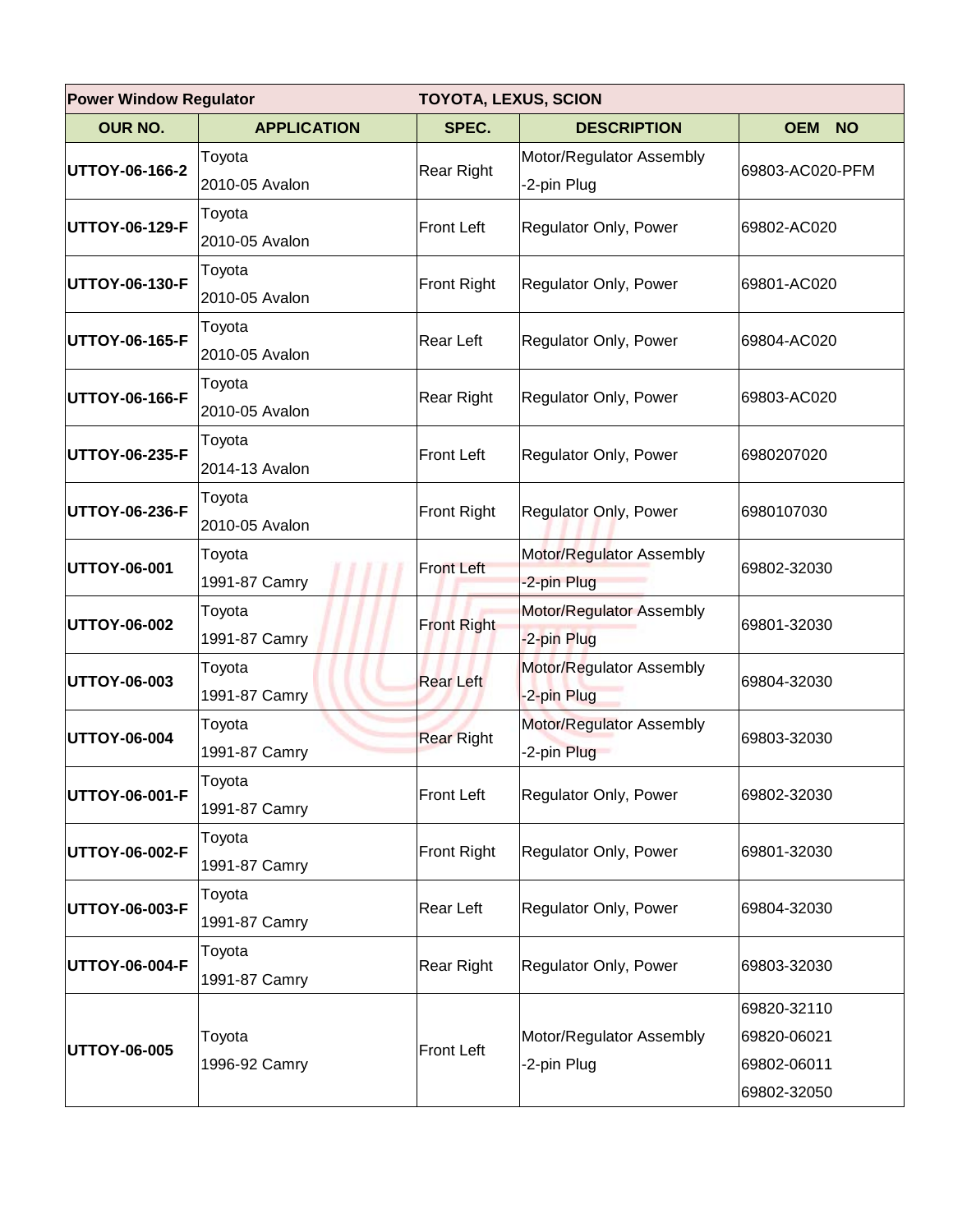| <b>Power Window Regulator</b><br><b>TOYOTA, LEXUS, SCION</b> |                                  |                    |                                         |                                                                                               |
|--------------------------------------------------------------|----------------------------------|--------------------|-----------------------------------------|-----------------------------------------------------------------------------------------------|
| <b>OUR NO.</b>                                               | <b>APPLICATION</b>               | SPEC.              | <b>DESCRIPTION</b>                      | <b>OEM</b><br><b>NO</b>                                                                       |
| UTTOY-06-006                                                 | Toyota<br>1996-92 Camry          | Front Right        | Motor/Regulator Assembly<br>-2-pin Plug | 69810-32110<br>69810-06021<br>69801-06011<br>69801-32050                                      |
| UTTOY-06-007                                                 | Toyota<br>1996-92 Camry          | <b>Rear Left</b>   | Motor/Regulator Assembly<br>-2-pin Plug | 69804-06010<br>69840-32050                                                                    |
| <b>UTTOY-06-008</b>                                          | Toyota<br>1996-92 Camry          | Rear Right         | Motor/Regulator Assembly<br>-2-pin Plug | 69803-06010<br>69830-32090                                                                    |
| UTTOY-06-005-F                                               | Toyota<br>1996-92 Camry          | <b>Front Left</b>  | Regulator Only, Power                   | 69820-32110<br>69820-06021<br>69802-06011<br>69802-32050                                      |
| UTTOY-06-006-F                                               | Toyota<br>1996-92 Camry          | Front Right        | <b>Regulator Only, Power</b>            | 69810-32110<br>69810-06021<br>69801-06011<br>69801-32050                                      |
| UTTOY-06-007-F                                               | Toyota<br>1996-92 Camry          | <b>Rear Left</b>   | <b>Regulator Only, Power</b>            | 69804-06010<br>69840-32050<br>69840-32090                                                     |
| UTTOY-06-008-F                                               | Toyota<br>1996-92 Camry          | <b>Rear Right</b>  | <b>Regulator Only, Power</b>            | 69803-06010<br>69830-32090                                                                    |
| UTTOY-06-099                                                 | Toyota<br>1996-94 Camry Coupe    | <b>Front Left</b>  | Motor/Regulator Assembly<br>-2-pin Plug | 69820-AA020                                                                                   |
| UTTOY-06-100                                                 | Toyota<br>Camry Coupe<br>1996-94 | <b>Front Right</b> | Motor/Regulator Assembly<br>-2-pin Plug | 69810-AA020                                                                                   |
| UTTOY-06-009                                                 | Toyota<br>2001-97 Camry          | <b>Front Left</b>  | Motor/Regulator Assembly<br>-2-pin Plug | 69802-AA020 (USA)<br>69802-33010 (JAP)<br>69802-YC010 (ME)<br>69802-35130<br>85720-AA020(Mtr) |
| UTTOY-06-010                                                 | Toyota<br>2001-97 Camry          | Front Right        | Motor/Regulator Assembly<br>-2-pin Plug | 69801-AA020 (USA)<br>69801-33010 (JAP)<br>69801-YC010 (ME)<br>69801-35130<br>85710-AA020(Mtr) |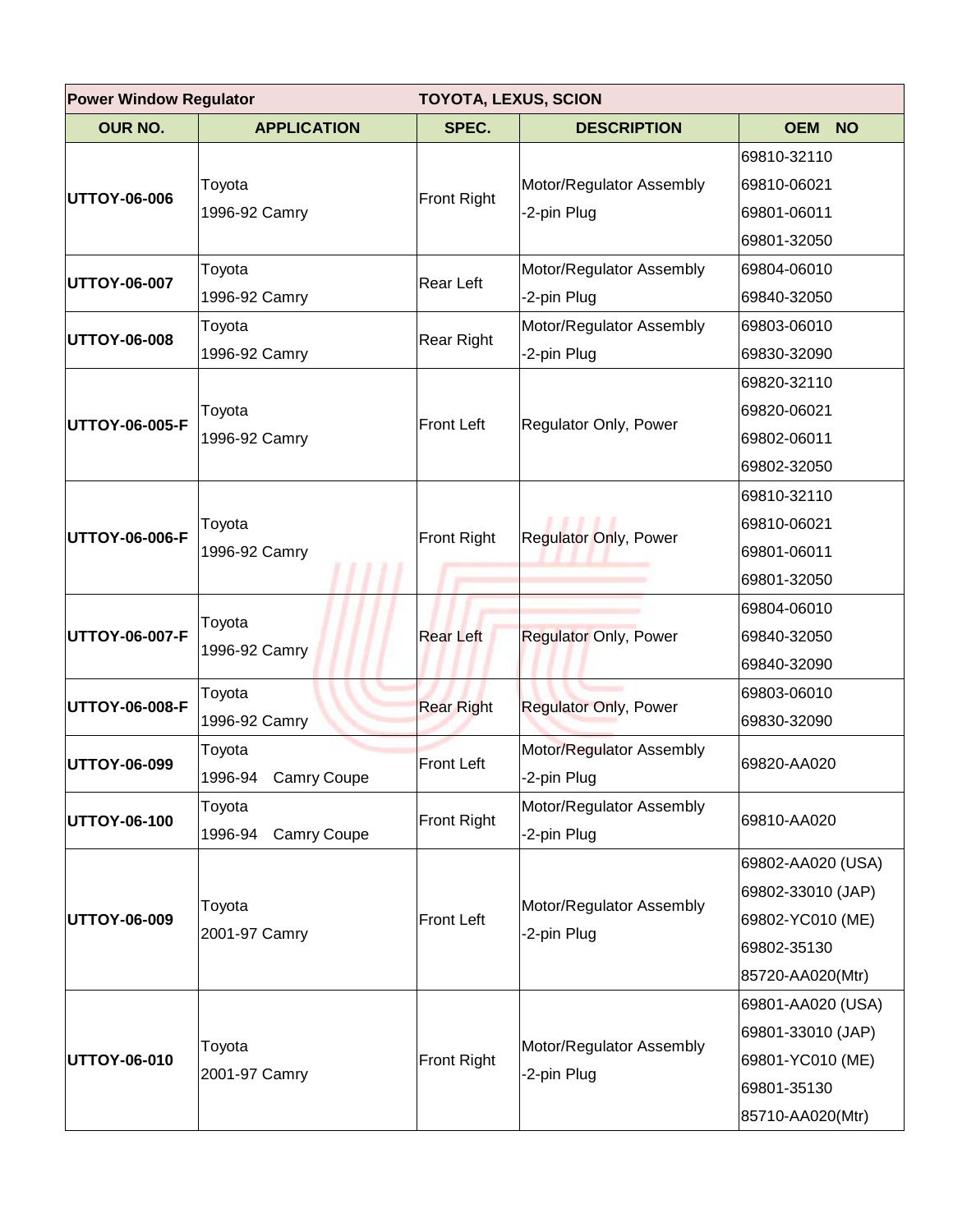| <b>Power Window Regulator</b><br><b>TOYOTA, LEXUS, SCION</b> |                         |                    |                                         |                         |
|--------------------------------------------------------------|-------------------------|--------------------|-----------------------------------------|-------------------------|
| <b>OUR NO.</b>                                               | <b>APPLICATION</b>      | SPEC.              | <b>DESCRIPTION</b>                      | <b>OEM</b><br><b>NO</b> |
|                                                              | Toyota                  |                    | Motor/Regulator Assembly                | 69804-AA010             |
| <b>UTTOY-06-011</b>                                          | 2001-97 Camry           | Rear Left          | -2-pin Plug                             | 69804-33010             |
|                                                              |                         |                    |                                         | 69804-YC010             |
|                                                              | Toyota                  |                    | Motor/Regulator Assembly                | 69803-AA010             |
| <b>UTTOY-06-012</b>                                          | 2001-97 Camry           | <b>Rear Right</b>  | -2-pin Plug                             | 69803-33010             |
|                                                              |                         |                    |                                         | 69803-YC010             |
|                                                              | Toyota                  |                    |                                         | 69802-AA020 (USA)       |
| <b>UTTOY-06-009-F</b>                                        | 2001-97 Camry           | <b>Front Left</b>  | Regulator Only, Power                   | 69802-33010 (JAP)       |
|                                                              |                         |                    |                                         | 69802-YC010 (ME)        |
|                                                              |                         |                    |                                         | 69801-AA020 (USA)       |
| <b>UTTOY-06-010-F</b>                                        | Toyota<br>2001-97 Camry | <b>Front Right</b> | Regulator Only, Power                   | 69801-33010 (JAP)       |
|                                                              |                         |                    |                                         | 69801-YC010 (ME)        |
|                                                              | Toyota                  | <b>Rear Left</b>   |                                         | 69804-AA010             |
| <b>UTTOY-06-011-F</b>                                        | 2001-97 Camry           |                    | Regulator Only, Power                   | 69804-33010             |
| <b>UTTOY-06-012-F</b>                                        | Toyota                  | <b>Rear Right</b>  | <b>Regulator Only, Power</b>            | 69803-AA010             |
|                                                              | 2001-97 Camry           |                    |                                         | 69803-33010             |
|                                                              | Toyota                  | <b>Front Left</b>  | Motor/Regulator Assembly<br>-2-pin Plug | 69802-AA030             |
| <b>UTTOY-06-013</b>                                          | 2006-02 Camry           |                    |                                         | 85720-AA050             |
|                                                              | (for USA)               |                    |                                         | 85720-AA060             |
|                                                              | Toyota                  |                    |                                         |                         |
| <b>UTTOY-06-014</b>                                          | 2006-02 Camry           | <b>Front Right</b> | Motor/Regulator Assembly<br>-2-pin Plug | 69801-AA030             |
|                                                              | (for USA)               |                    |                                         | 85710-AA050             |
|                                                              | Toyota, Lexus           |                    |                                         | 69804-AA020             |
|                                                              | 2006-02 Camry           |                    |                                         | 69804-33030             |
| <b>UTTOY-06-015</b>                                          | 2006-04 Lexus RX330     | <b>Rear Left</b>   | Motor/Regulator Assembly                | 85720-58010             |
|                                                              | 2009-07 Lexus RX350     |                    | -2-pin Plug                             | 85720-AE020             |
|                                                              | 2006 Lexus RX400H       |                    |                                         | 69804-YC020             |
|                                                              | Toyota, Lexus           |                    |                                         | 69803-AA020             |
|                                                              | 2006-02 Camry           |                    | Motor/Regulator Assembly                | 69803-33030             |
| <b>UTTOY-06-016</b>                                          | 2006-04 Lexus RX330     | Rear Right         | -2-pin Plug                             | 85710-0E010             |
|                                                              | 2009-07 Lexus RX350     |                    |                                         | 85710-58010             |
|                                                              | 2006 Lexus RX400H       |                    |                                         | 69803-YC020             |
|                                                              | Toyota                  |                    |                                         | 69802-AA030             |
| UTTOY-06-013-F 2006-02 Camry                                 |                         | <b>Front Left</b>  | Regulator Only, Power                   | 85720-AA050             |
|                                                              | (for USA)               |                    |                                         | 85720-AA060             |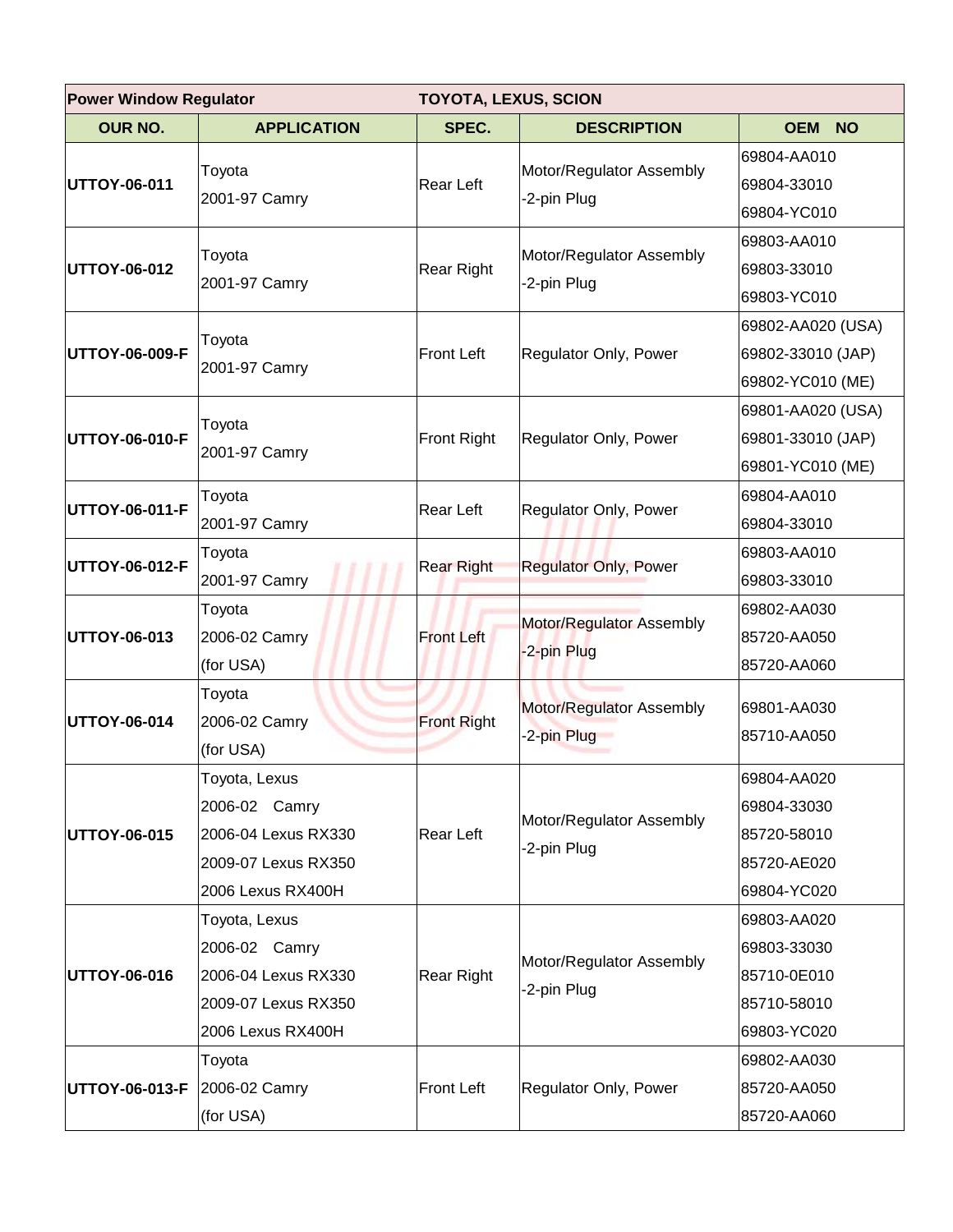| <b>Power Window Regulator</b><br><b>TOYOTA, LEXUS, SCION</b> |                                                                                                                  |                       |                                         |                                                          |
|--------------------------------------------------------------|------------------------------------------------------------------------------------------------------------------|-----------------------|-----------------------------------------|----------------------------------------------------------|
| <b>OUR NO.</b>                                               | <b>APPLICATION</b>                                                                                               | SPEC.                 | <b>DESCRIPTION</b>                      | <b>OEM</b><br><b>NO</b>                                  |
| UTTOY-06-014-F 2006-02 Camry                                 | Toyota<br>(for USA)                                                                                              | Front<br>Right        | Regulator Only, Power                   | 69801-AA030<br>85710-AA050                               |
|                                                              | Toyota, Lexus<br>2006-02 Camry<br>UTTOY-06-015-F 2006-04 Lexus RX330<br>2009-07 Lexus RX350<br>2006 Lexus RX400H |                       | Rear Left   Regulator Only, Power       | 69804-AA020<br>69804-33030<br>85720-58010<br>85720-AE020 |
|                                                              | Toyota, Lexus<br>2006-02 Camry<br>UTTOY-06-016-F 2006-04 Lexus RX330<br>2009-07 Lexus RX350<br>2006 Lexus RX400H | Rear<br>Right         | Regulator Only, Power                   | 69803-AA020<br>69803-33030<br>85710-0E010<br>85710-58010 |
| UTTOY-06-118-2                                               | Toyota<br>2006-02 CAMRY (for JP)                                                                                 | Front<br>Right        | Motor/Regulator Assembly<br>-2-pin Plug | 69801-33050                                              |
| UTTOY-06-117-F                                               | Toyota<br>2006-02 CAMRY (for JP)                                                                                 |                       | Front Left Regulator Only, Power        | 69802-AA032<br>69802-33050                               |
| UTTOY-06-118-F                                               | Toyota<br>2006-02 CAMRY (for JP)                                                                                 | Front<br><b>Right</b> | <b>Regulator Only, Power</b>            | 69801-33050                                              |
| UTTOY-06-223-F 2011-07 Camry                                 | Toyota<br>(Built in JP)                                                                                          |                       | Front Left Regulator Only, Power        | 6980233050                                               |
| UTTOY-06-224-F 2011-07 Camry                                 | Toyota<br>(Built in JP)                                                                                          | Front<br>Right        | Regulator Only, Power                   | 6980133050<br>69801-33060                                |
| UTTOY-06-239-F                                               | Toyota<br>2011-07 Camry<br>(Built in JP)                                                                         | Rear Left             | Regulator Only, Power                   | 69804-33050                                              |
| UTTOY-06-240-F                                               | Toyota<br>2011-07 Camry<br>(Built in JP)                                                                         | Rear<br>Right         | Regulator Only, Power                   | 69803-33050                                              |
| UTTOY-06-149-F 2011-07 Camry                                 | Toyota<br>(Built in U.S)                                                                                         |                       | Front Left   Regulator Only, Power      | 69802-06070<br>(US)                                      |
| UTTOY-06-150-F 2011-07 Camry                                 | Toyota<br>(Built in U.S)                                                                                         | Front<br>Right        | Regulator Only, Power                   | 69801-06070                                              |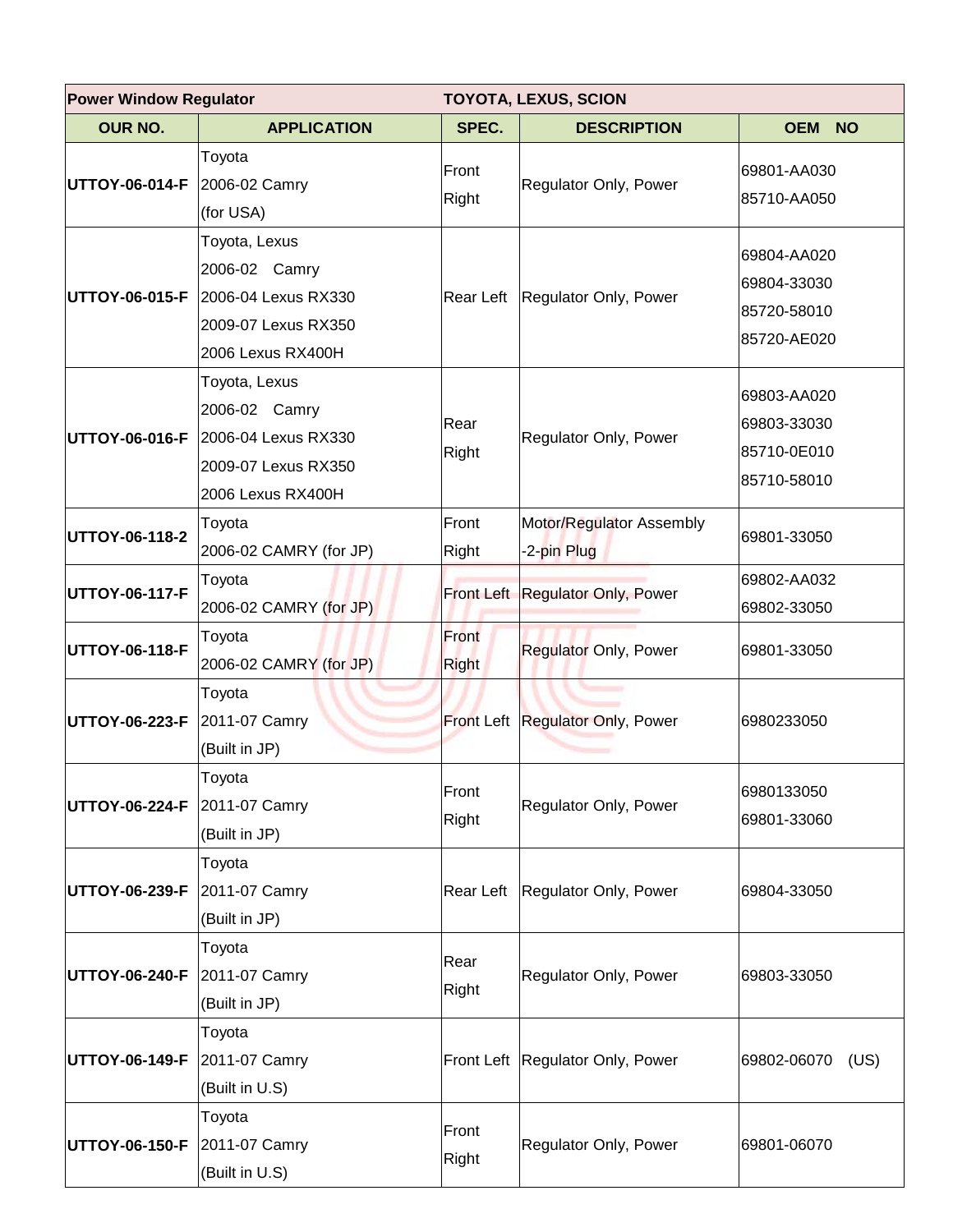| <b>Power Window Regulator</b><br><b>TOYOTA, LEXUS, SCION</b> |                                                              |                   |                                         |                                     |
|--------------------------------------------------------------|--------------------------------------------------------------|-------------------|-----------------------------------------|-------------------------------------|
| <b>OUR NO.</b>                                               | <b>APPLICATION</b>                                           | SPEC.             | <b>DESCRIPTION</b>                      | <b>OEM</b><br><b>NO</b>             |
| UTTOY-06-151-2                                               | Toyota<br>2011-07 Camry<br>(Built in U.S)                    | Rear Left         | Motor/Regulator Assembly<br>-2-pin Plug | 698040-6110-PFM<br>85710-06060(MTR) |
| UTTOY-06-152-2                                               | Toyota<br>2011-07 Camry<br>(Built in U.S)                    | <b>Rear Right</b> | Motor/Regulator Assembly<br>-2-pin Plug | 698030-6110-PFM<br>85720-06060(MTR) |
| UTTOY-06-151-F                                               | Toyota<br>2011-07 Camry (Built in U.S)                       | Rear Left         | Regulator Only, Power                   | 69804-06110                         |
| UTTOY-06-152-F                                               | Toyota<br>2011-07 Camry (Built in U.S)                       | Rear Right        | Regulator Only, Power                   | 69803-06110                         |
| UTTOY-06-169-F                                               | Toyota / Lexus<br>2016-12 Camry<br>2016 RX350<br>2016 RX450h | <b>Front Left</b> | Regulator Only, Power                   | 69802-06080                         |
| UTTOY-06-170-F                                               | Toyota / Lexus<br>2016-12 Camry<br>2016 RX350<br>2016 RX450h |                   | Front Right Regulator Only, Power       | 69801-06080                         |
| UTTOY-06-171-F                                               | Toyota<br>2016-12 Camry                                      | <b>Rear Left</b>  | <b>Regulator Only, Power</b>            | 69804-06140<br>6980422200           |
| UTTOY-06-172-F                                               | Toyota<br>2016-12 Camry                                      | <b>Rear Left</b>  | <b>Regulator Only, Power</b>            | 69803-06140<br>698032200            |
| UTTOY-06-017                                                 | Toyota<br>1992-88 Corolla<br>Sedan/Wagon                     | <b>Front Left</b> | Motor/Regulator Assembly<br>-2-pin Plug | 69802-12100<br>69802-12290          |
| UTTOY-06-018                                                 | Toyota<br>Sedan/Wagon<br>1992-88 Corolla                     | Front Right       | Motor/Regulator Assembly<br>-2-pin Plug | 69801-12100<br>69801-12290          |
| UTTOY-06-019                                                 | Toyota<br>Sedan/Wagon<br>1992-88 Corolla                     | Rear Left         | Motor/Regulator Assembly<br>-2-pin Plug | 69804-12060                         |
| UTTOY-06-020                                                 | Toyota<br>1992-88 Corolla<br>Sedan                           | <b>Rear Right</b> | Motor/Regulator Assembly<br>-2-pin Plug | 69803-12060                         |
| UTTOY-06-017-F                                               | Toyota<br>1992-88 Corolla<br>Sedan/Wagon                     | <b>Front Left</b> | Motor/Regulator Assembly<br>-2-pin Plug | 69802-12100                         |
| UTTOY-06-018-F                                               | Toyota<br>1992-88 Corolla<br>Sedan/Wagon                     | Front Right       | Regulator Only, Power                   | 69801-12100                         |
| UTTOY-06-019-F                                               | Toyota<br>1992-88 Corolla<br>Sedan                           | Rear Left         | Regulator Only, Power                   | 69804-12060                         |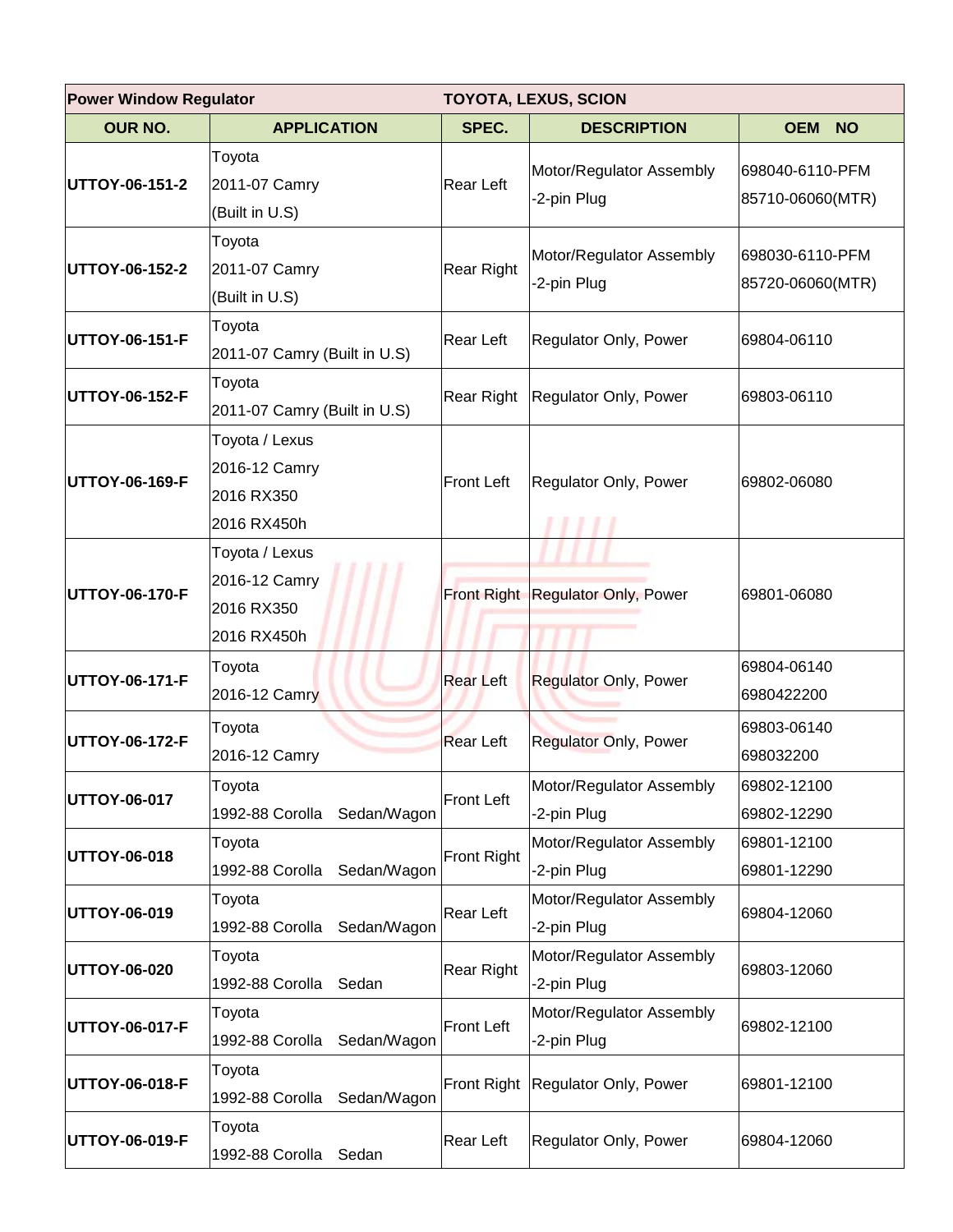| <b>Power Window Regulator</b><br><b>TOYOTA, LEXUS, SCION</b> |                                                                                 |                       |                                         |                                           |
|--------------------------------------------------------------|---------------------------------------------------------------------------------|-----------------------|-----------------------------------------|-------------------------------------------|
| <b>OUR NO.</b>                                               | <b>APPLICATION</b>                                                              | SPEC.                 | <b>DESCRIPTION</b>                      | <b>OEM</b><br><b>NO</b>                   |
| <b>UTTOY-06-020-F</b>                                        | Toyota<br>1992-88 Corolla Sedan                                                 | Rear<br>Right         | Regulator Only, Power                   | 69803-12060                               |
| <b>UTTOY-06-021</b>                                          | Toyota<br>1997-93 Corolla Sedan, Wagon<br>& Geo Prizm<br>(AE100)                | <b>Front Left</b>     | Motor/Regulator Assembly<br>-2-pin Plug | 69820-02051<br>69802-12140<br>69802-12410 |
| <b>UTTOY-06-022</b>                                          | Toyota<br>1997-93 Corolla Sedan, Wagon<br>& Geo Prizm<br>(AE100)                | Front<br>Right        | Motor/Regulator Assembly<br>-2-pin Plug | 69810-02051<br>69801-12140<br>69801-12410 |
| <b>UTTOY-06-023</b>                                          | Toyota<br>1997-93 Corolla<br>(AE100)                                            | Rear Left             | Motor/Regulator Assembly<br>-2-pin Plug | 69804-12080<br>85720-12091                |
| <b>UTTOY-06-024</b>                                          | Toyota<br>1997-93 Corolla<br>(AE100)                                            | Rear<br>Right         | Motor/Regulator Assembly<br>-2-pin Plug | 69803-12080<br>85710-12091                |
|                                                              | Toyota<br>UTTOY-06-021-F 1997-93 Corolla Sedan, Wagon<br>& Geo Prizm<br>(AE100) |                       | Front Left Regulator Only, Power        | 69820-02051<br>69802-12140<br>69802-12410 |
| UTTOY-06-022-F                                               | Toyota<br>1997-93 Corolla Sedan, Wagon<br>& Geo Prizm<br>(AE100)                | Front<br><b>Right</b> | <b>Regulator Only, Power</b>            | 69810-02051<br>69801-12140<br>69801-12410 |
| <b>UTTOY-06-023-F</b>                                        | Toyota<br>1997-93 Corolla<br>(AE100)                                            | Rear Left             | Regulator Only, Power                   | 69804-12080                               |
| <b>UTTOY-06-024-F</b>                                        | Toyota<br>1997-93 Corolla<br>(AE100)                                            | Rear<br>Right         | Regulator Only, Power                   | 69803-12080                               |
| <b>UTTOY-06-025</b>                                          | Toyota<br>2002-98 Corolla Sedan, Wagon &<br>Geo Prizm (AE111) ) (AE112)         | Front Left            | Motor/Regulator Assembly<br>-2-pin Plug | 69802-02040<br>69802-12170                |
| <b>UTTOY-06-026</b>                                          | Toyota<br>2002-98 Corolla Sedan, Wagon &<br>Geo Prizm (AE111) (AE112)           | Front<br>Right        | Motor/Regulator Assembly<br>-2-pin Plug | 69801-02040<br>69801-12170                |
| <b>UTTOY-06-027</b>                                          | Toyota<br>2002-98 Corolla Sedan                                                 | Rear Left             | Motor/Regulator Assembly<br>-2-pin Plug | 69804-02030<br>85720-02050                |
| <b>UTTOY-06-028</b>                                          | Toyota<br>2002-98 Corolla Sedan                                                 | Rear<br>Right         | Motor/Regulator Assembly<br>-2-pin Plug | 69803-02030<br>85710-02050                |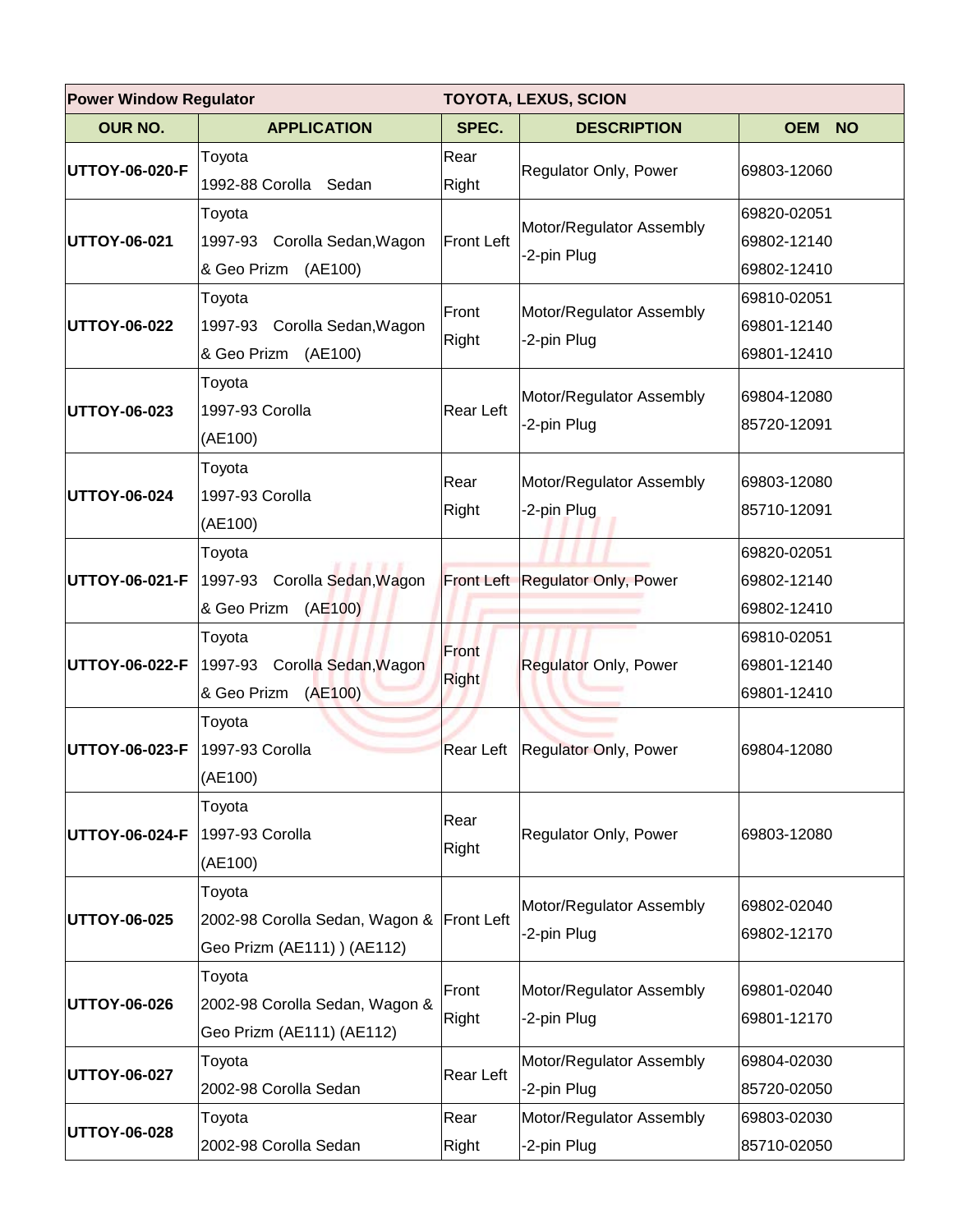| <b>Power Window Regulator</b><br><b>TOYOTA, LEXUS, SCION</b> |                                                                                                                         |                       |                                         |                            |
|--------------------------------------------------------------|-------------------------------------------------------------------------------------------------------------------------|-----------------------|-----------------------------------------|----------------------------|
| <b>OUR NO.</b>                                               | <b>APPLICATION</b>                                                                                                      | SPEC.                 | <b>DESCRIPTION</b>                      | <b>OEM</b><br><b>NO</b>    |
|                                                              | Toyota<br>UTTOY-06-025-F 2002-98 Corolla Sedan, Wagon & Front Left Regulator Only, Power<br>Geo Prizm (AE111) ) (AE112) |                       |                                         | 69802-02040<br>69802-12170 |
| UTTOY-06-026-F                                               | Toyota<br>2002-98 Corolla Sedan, Wagon &<br>Geo Prizm (AE111) ) (AE112)                                                 | Front<br>Right        | Regulator Only, Power                   | 69801-02040<br>69801-12170 |
| UTTOY-06-027-F                                               | Toyota<br>2002-98 Corolla Sedan                                                                                         | Rear Left             | Regulator Only, Power                   | 69804-02030                |
| UTTOY-06-028-F                                               | Toyota<br>2002-98 Corolla Sedan                                                                                         | Rear<br>Right         | Regulator Only, Power                   | 69803-02030                |
| UTTOY-06-101                                                 | Toyota<br>2008-03 Corolla<br>(for US)                                                                                   | <b>Front Left</b>     | Motor/Regulator Assembly<br>-2-pin Plug | 69802-02120<br>69820-02170 |
| UTTOY-06-102                                                 | Toyota<br>2008-03 Corolla<br>(for US)                                                                                   | Front<br><b>Right</b> | Motor/Regulator Assembly<br>-2-pin Plug | 69810-02170<br>69801-02050 |
| UTTOY-06-031                                                 | Toyota<br>2008-03 Corolla<br>(for JP/US)                                                                                | <b>Rear Left</b>      | Motor/Regulator Assembly<br>-2-pin Plug | 69804-12140<br>85710-AA050 |
| UTTOY-06-032                                                 | Toyota<br>2008-03 Corolla<br>(for JP/US)                                                                                | Rear<br><b>Right</b>  | Motor/Regulator Assembly<br>-2-pin Plug | 69803-12140<br>85720-AA050 |
| UTTOY-06-101-F                                               | Toyota<br>2008-03 Corolla<br>(for US)                                                                                   |                       | Front Left   Regulator Only, Power      | 69802-02120<br>69820-02170 |
| UTTOY-06-102-F                                               | Toyota<br>2008-03 Corolla<br>(for US)                                                                                   | Front<br>Right        | Regulator Only, Power                   | 69810-02170<br>69801-02050 |
| UTTOY-06-031-F                                               | Toyota<br>2008-03 Corolla<br>(for US)                                                                                   | Rear Left             | Regulator Only, Power                   | 69804-12140<br>85710-AA050 |
| UTTOY-06-032-F 2008-03 Corolla                               | Toyota<br>(for US)                                                                                                      | Rear<br>Right         | Regulator Only, Power                   | 69803-12140<br>85720-AA050 |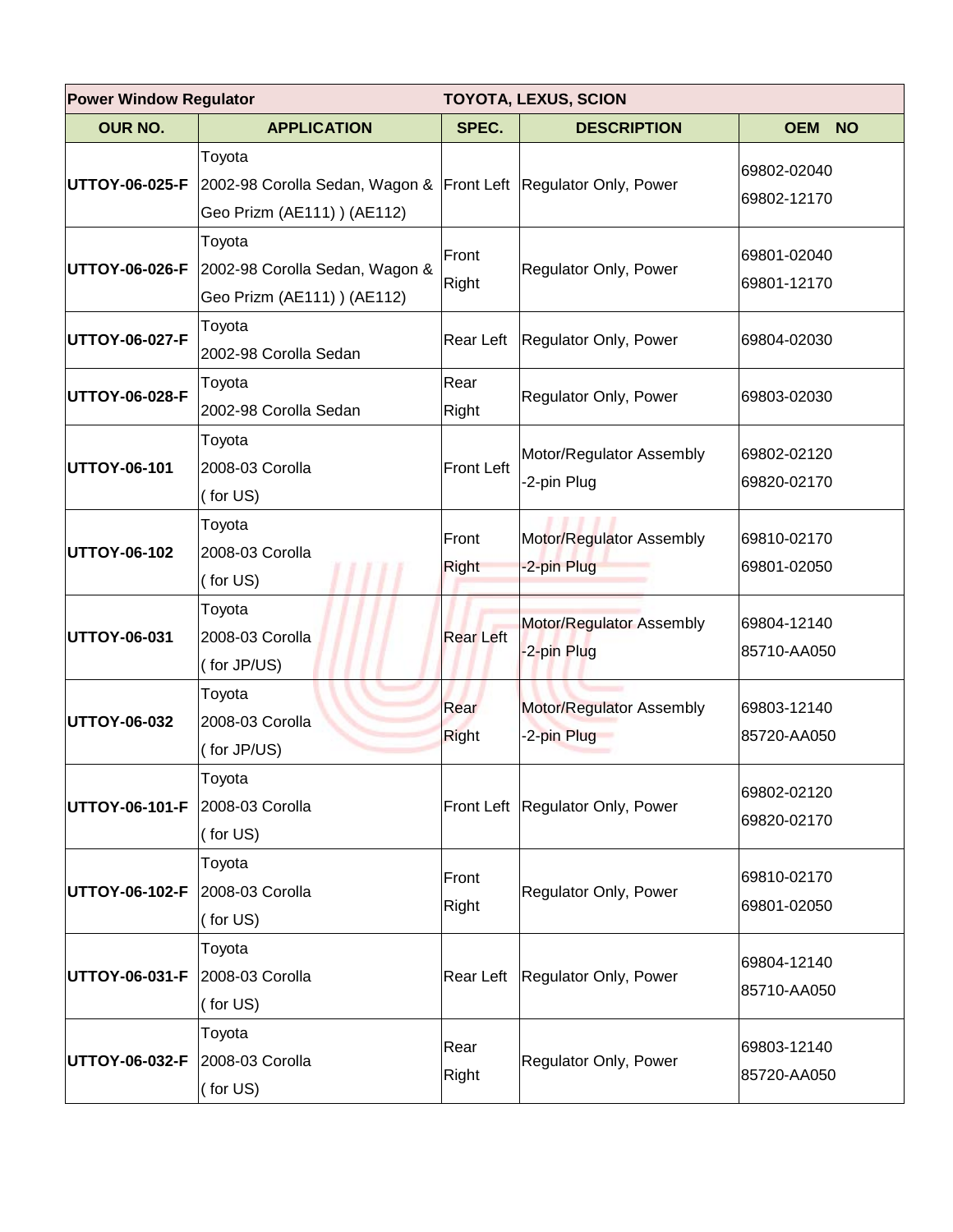| <b>Power Window Regulator</b><br><b>TOYOTA, LEXUS, SCION</b> |                                                              |                    |                                         |                                      |  |
|--------------------------------------------------------------|--------------------------------------------------------------|--------------------|-----------------------------------------|--------------------------------------|--|
| <b>OUR NO.</b>                                               | <b>APPLICATION</b>                                           | SPEC.              | <b>DESCRIPTION</b>                      | <b>OEM</b><br><b>NO</b>              |  |
| UTTOY-06-141-6                                               | Toyota, Scion<br>2011-09 Corolla (Japan Built)<br>2013-09 XB | <b>Front Left</b>  | Motor/Regulator Assembly<br>6-pin Plug  | 69802-12220(reg)<br>85720-AE010(mtr) |  |
| UTTOY-06-142-6                                               | Toyota, Scion<br>2011-09 Corolla (Japan Built)<br>2013-09 XB | <b>Front Right</b> | Motor/Regulator Assembly<br>6-pin Plug  | 69801-12220(reg)<br>85710-AE010(mtr) |  |
| UTTOY-06-141-F                                               | Toyota, Scion<br>2011-09 Corolla (Japan Built)<br>2013-09 XB | <b>Front Left</b>  | Regulator Only, Power                   | 69802-12220                          |  |
| UTTOY-06-142-F                                               | Toyota, Scion<br>2011-09 Corolla (Japan Built)<br>2013-09 XB | <b>Front Right</b> | Regulator Only, Power                   | 69801-12220                          |  |
| UTTOY-06-147-F                                               | Toyota<br>2013-09 Corolla (US Built)<br>2014-09 Matrix       | <b>Front Left</b>  | <b>Regulator Only, Power</b>            | 69802-02180                          |  |
| UTTOY-06-148-F                                               | Toyota<br>2013-09 Corolla (US Built)<br>2014-09 Matrix       | <b>Front Right</b> | <b>Regulator Only, Power</b>            | 69801-02170                          |  |
| UTTOY-06-108                                                 | Toyota<br>2007-01 Highlander                                 | <b>Front Right</b> | Motor/Regulator Assembly<br>-2-pin Plug | 69801-48020<br>8571042080            |  |
| UTTOY-06-107-F                                               | Toyota<br>2007-01 Highlander                                 | <b>Front Left</b>  | <b>Regulator Only, Power</b>            | 69802-48030                          |  |
| UTTOY-06-108-F                                               | Toyota<br>2007-01 Highlander                                 | <b>Front Right</b> | Regulator Only, Power                   | 69801-48020                          |  |
| <b>UTTOY-06-225</b>                                          | Toyota<br>2007-01 Highlander                                 | Rear Left          | Motor/Regulator Assembly<br>-2-pin Plug | 69804-48031<br>85720-32150           |  |
| UTTOY-06-226                                                 | Toyota<br>2007-01 Highlander                                 | Right<br>Rear      | Motor/Regulator Assembly<br>-2-pin Plug | 69803-48031<br>85710-42070           |  |
| UTTOY-06-225-F                                               | Toyota<br>2007-01 Highlander                                 | Rear Left          | Regulator Only, Power                   | 69804-48031<br>6980448030            |  |
| UTTOY-06-226-F                                               | Toyota<br>2007-01 Highlander                                 | Right<br>Rear      | Regulator Only, Power                   | 69803-48031<br>6980348030            |  |
| UTTOY-06-173-F                                               | Toyota<br>2013-08 Highlander                                 | <b>Front Left</b>  | Regulator Only, Power                   | 69802-0E051<br>6980248050            |  |
| UTTOY-06-174-F                                               | Toyota<br>2013-08 Highlander                                 | <b>Front Right</b> | Regulator Only, Power                   | 69801-0E051<br>6980148040            |  |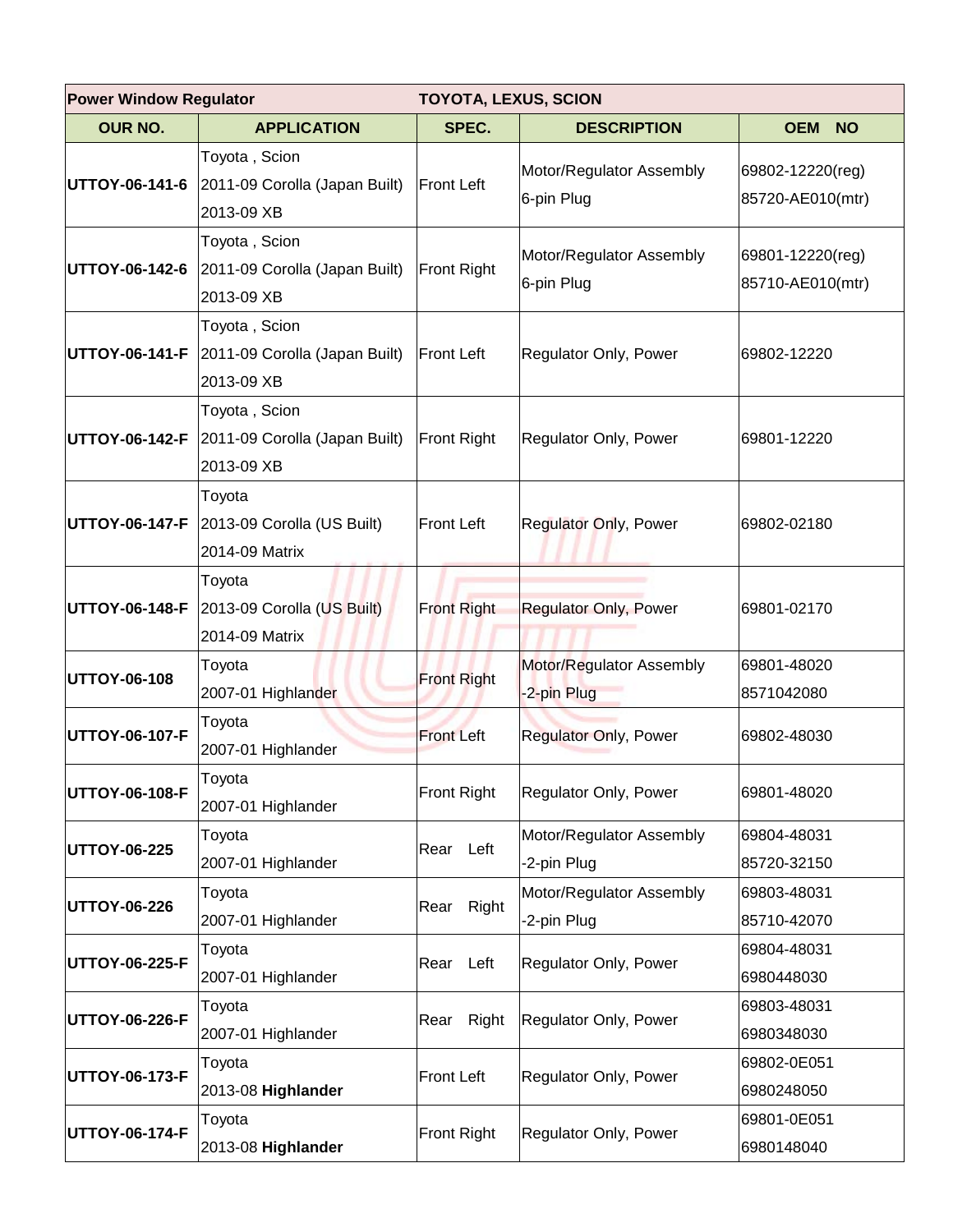| <b>Power Window Regulator</b><br><b>TOYOTA, LEXUS, SCION</b> |                                   |                    |                                   |                         |
|--------------------------------------------------------------|-----------------------------------|--------------------|-----------------------------------|-------------------------|
| <b>OUR NO.</b>                                               | <b>APPLICATION</b>                | SPEC.              | <b>DESCRIPTION</b>                | <b>OEM</b><br><b>NO</b> |
|                                                              |                                   |                    |                                   | 69804-0R010             |
| UTTOY-06-153                                                 | 2013-08 Highlander                | Rear Left          | Motor/Regulator Assembly          | 85710-AE010             |
| UTTOY-06-154                                                 | 2013-08 Highlander                | Rear Right         | Motor/Regulator Assembly          | 69803-0R010             |
|                                                              |                                   |                    |                                   | 85720-AE010             |
|                                                              | UTTOY-06-153-F 2013-08 Highlander | Rear Left          | Regulator Only, Power             | 69804-0R010             |
|                                                              |                                   |                    |                                   | 698040R010              |
|                                                              | UTTOY-06-154-F 2013-08 Highlander | Rear Right         | Regulator Only, Power             | 69803-0R010             |
|                                                              |                                   |                    |                                   | 698030R010              |
|                                                              | Toyota                            |                    |                                   |                         |
| UTTOY-06-069                                                 | 1997-91 Land Cruiser,             | <b>Front Left</b>  | Motor/Regulator Assembly          | 69802-60010             |
|                                                              | 1997-96 Lexus LX450 (FZJ80)       |                    |                                   |                         |
|                                                              | Toyota                            | <b>Front Right</b> | Motor/Regulator Assembly          |                         |
| <b>UTTOY-06-070</b>                                          | 1997-91 Land Cruiser,             |                    | -2-pin Plug                       | 69801-60010             |
|                                                              | 1997-96 Lexus LX450 (FZJ80)       |                    |                                   |                         |
| UTTOY-06-187                                                 | Toyota                            | <b>Rear Left</b>   |                                   | 69804-60010             |
|                                                              | 1997-91 Land Cruiser,             |                    | Motor/Regulator Assembly          | 6980460010              |
|                                                              | 1997-96 Lexus LX450 (FZJ80)       |                    |                                   |                         |
|                                                              | Toyota                            |                    | Motor/Regulator Assembly          | 69803-60010             |
| UTTOY-06-188                                                 | 1997-91 Land Cruiser,             | <b>Rear Right</b>  |                                   | 6980360010              |
|                                                              | 1997-96 Lexus LX450 (FZJ80)       |                    |                                   |                         |
|                                                              | Toyota                            |                    |                                   |                         |
| UTTOY-06-069-F                                               | 1997-91 Land Cruiser,             | <b>Front Left</b>  | Regulator Only, Power             | 69802-60010             |
|                                                              | 1997-96 Lexus LX450 (FZJ80)       |                    |                                   |                         |
|                                                              | Toyota                            |                    |                                   |                         |
| UTTOY-06-070-F                                               | 1997-91 Land Cruiser,             |                    | Front Right Regulator Only, Power | 69801-60010             |
|                                                              | 1997-96 Lexus LX450 (FZJ80)       |                    |                                   |                         |
|                                                              | Toyota                            |                    |                                   | 69804-60010             |
| UTTOY-06-187-F                                               | 1997-91 Land Cruiser,             | Rear Left          | Regulator Only, Power             | 6980460010              |
|                                                              | 1997-96 Lexus LX450 (FZJ80)       |                    |                                   |                         |
|                                                              | Toyota                            |                    |                                   | 69803-60010             |
| UTTOY-06-188-F                                               | 1997-91 Land Cruiser,             | Rear Right         | Regulator Only, Power             | 6980360010              |
|                                                              | 1997-96 Lexus LX450 (FZJ80)       |                    |                                   |                         |
|                                                              | Toyota, Lexus                     |                    | Motor/Regulator Assembly          |                         |
| UTTOY-06-071-2                                               | 2007-98 Land Cruiser,             | Front Left         | -2-pin Plug,                      | 69802-60070             |
|                                                              | Lexus LX470                       |                    | w/o anti-pinch                    |                         |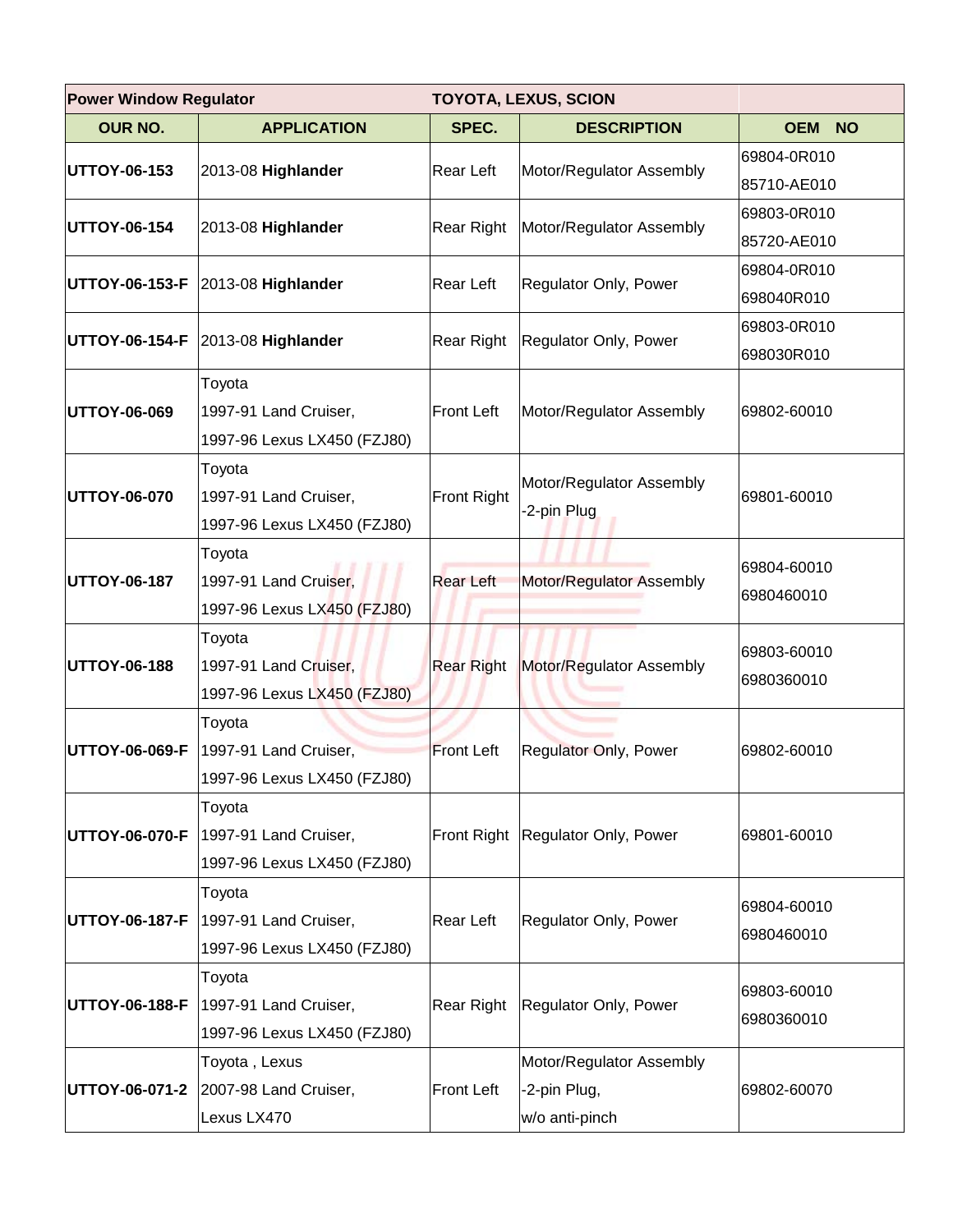| <b>Power Window Regulator</b> |                                                                                                         | <b>TOYOTA, LEXUS, SCION</b> |                                                                        |                          |  |
|-------------------------------|---------------------------------------------------------------------------------------------------------|-----------------------------|------------------------------------------------------------------------|--------------------------|--|
| <b>OUR NO.</b>                | <b>APPLICATION</b>                                                                                      | SPEC.                       | <b>DESCRIPTION</b>                                                     | <b>OEM</b><br><b>NO</b>  |  |
|                               | Toyota, Lexus<br><b>UTTOY-06-072-2</b> 2007-98 Land Cruiser,<br>Lexus LX470                             | <b>Front Right</b>          | Motor/Regulator Assembly<br>-2-pin Plug<br>w/o anti-pinch<br>('98-'02) | 69801-60070              |  |
| <b>UTTOY-06-071-F</b>         | Toyota, Lexus<br>2007-98 Land Cruiser,<br>Lexus LX470                                                   | Front Left                  | Regulator Only, Power                                                  | 69802-60070              |  |
| UTTOY-06-072-F                | Toyota, Lexus<br>2007-98 Land Cruiser,<br>Lexus LX470                                                   | Front Right                 | Regulator Only, Power                                                  | 69801-60070              |  |
| UTTOY-06-105                  | Toyota<br>2008-03 Matrix                                                                                | <b>Front Left</b>           | Motor/Regulator Assembly<br>-2-pin Plug                                | 69802-01030              |  |
| UTTOY-06-106                  | Toyota<br>2008-03 Matrix                                                                                | <b>Front Right</b>          | Motor/Regulator Assembly<br>-2-pin Plug                                | 69801-01030              |  |
| UTTOY-06-105-F                | Toyota<br>2008-03 Matrix                                                                                | <b>Front Left</b>           | <b>Regulator Only, Power</b>                                           | 69802-01030              |  |
| UTTOY-06-106-F                | Toyota<br>2008-03 Matrix                                                                                | <b>Front Right</b>          | <b>Regulator Only, Power</b>                                           | 69801-01030              |  |
| UTTOY-06-139-2                | Toyota, Scion<br>2013-03 Prius (FL/RL),<br>2012-07 Yaris Sedan,<br>2010-05 Scion TC<br>2013-08 Scion XD | <b>Front Left</b>           | Motor/Regulator Assembly<br>-2-pin Plug                                | 6980252070<br>85720AE010 |  |
| UTTOY-06-140-2                | Toyota, Scion<br>2013-03 Prius(FR/RR),<br>2012-07 Yaris Sedan,<br>2014-07 Scion TC<br>2013-08 Scion XD  | Front Right                 | Motor/Regulator Assembly<br>-2-pin Plug                                | 69801-52070              |  |
| UTTOY-06-139-6                | Toyota, Scion<br>2013-03 Prius(FL/RL),<br>2012-07 Yaris Sedan,<br>2014-07 Scion TC<br>2013-08 Scion XD  | Front Left                  | Motor/Regulator Assembly<br>-6-pin Plug                                | 6980252070               |  |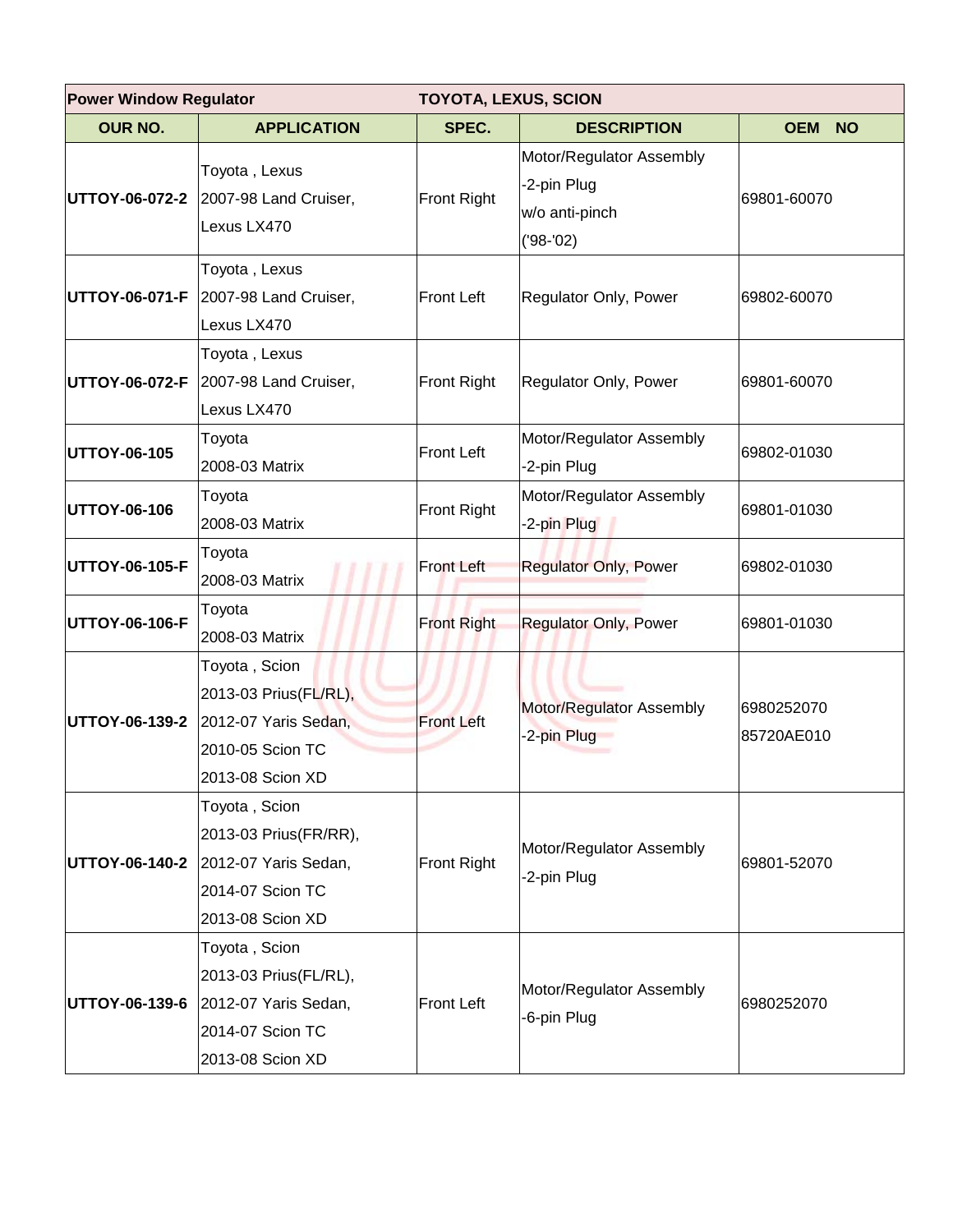| <b>Power Window Regulator</b><br><b>TOYOTA, LEXUS, SCION</b> |                                                                                                         |                    |                                         |                               |
|--------------------------------------------------------------|---------------------------------------------------------------------------------------------------------|--------------------|-----------------------------------------|-------------------------------|
| <b>OUR NO.</b>                                               | <b>APPLICATION</b>                                                                                      | SPEC.              | <b>DESCRIPTION</b>                      | <b>OEM</b><br><b>NO</b>       |
| UTTOY-06-140-6                                               | Toyota, Scion<br>2013-03 Prius(FR/RR),<br>2012-07 Yaris Sedan,<br>2014-07 Scion TC<br>2013-08 Scion XD  | Front Right        | Motor/Regulator Assembly<br>-6-pin Plug | 69801-52070                   |
| UTTOY-06-161                                                 | Toyota<br>2014-07<br>Yaris                                                                              | Rear Left          | Motor/Regulator Assembly<br>-2-pin Plug | 69804-52090-PFM               |
| UTTOY-06-162                                                 | Toyota<br>2014-07<br>Yaris                                                                              | <b>Rear Right</b>  | Motor/Regulator Assembly<br>-2-pin Plug | 69803-52090-PFM<br>6980352100 |
| UTTOY-06-139-F                                               | Toyota, Scion<br>2013-03 Prius(FL/RL),<br>2012-07 Yaris Sedan,<br>2014-07 Scion TC<br>2013-08 Scion XD  | <b>Front Left</b>  | Regulator Only, Power                   | 69802-52070                   |
| UTTOY-06-140-F                                               | Toyota, Scion<br>2013-03 Prius (FR/RR),<br>2012-07 Yaris Sedan,<br>2014-07 Scion TC<br>2013-08 Scion XD | <b>Front Right</b> | <b>Regulator Only, Power</b>            | 69801-52070                   |
| UTTOY-06-161-F                                               | Toyota<br>2014-07<br>Yaris                                                                              | <b>Rear Left</b>   | <b>Regulator Only, Power</b>            | 69804-52090<br>6980452090     |
| UTTOY-06-162-F                                               | Toyota<br>2014-07 Yaris                                                                                 | Rear Right         | Regulator Only, Power                   | 69803-52090<br>6980352100     |
| UTTOY-06-133-2                                               | Toyota<br>1997-96 RAV4 Sedan                                                                            | Front Left         | Motor/Regulator Assembly<br>-2-pin Plug | 69820-42041                   |
| UTTOY-06-134-2                                               | Toyota<br>2000-96 RAV4 Sedan                                                                            | Front Right        | Motor/Regulator Assembly<br>-2-pin Plug | 69810-42041                   |
| UTTOY-06-145                                                 | Toyota<br>2000-96 RAV4 Sedan                                                                            | Rear Left          | Motor/Regulator Assembly<br>-2-pin Plug | 6980442010                    |
| UTTOY-06-146                                                 | Toyota<br>2000-96 RAV4 Sedan                                                                            | Rear Right         | Motor/Regulator Assembly<br>-2-pin Plug | 6980342010                    |
| UTTOY-06-133-F                                               | Toyota<br>2000-96 RAV4 Sedan                                                                            | Front Left         | Regulator Only, Power                   | 69802-42021<br>(6982042041)   |
| UTTOY-06-134-F                                               | Toyota<br>2000-96 RAV4 Sedan                                                                            | Front Right        | Regulator Only, Power                   | 69801-42021<br>(6981042041)   |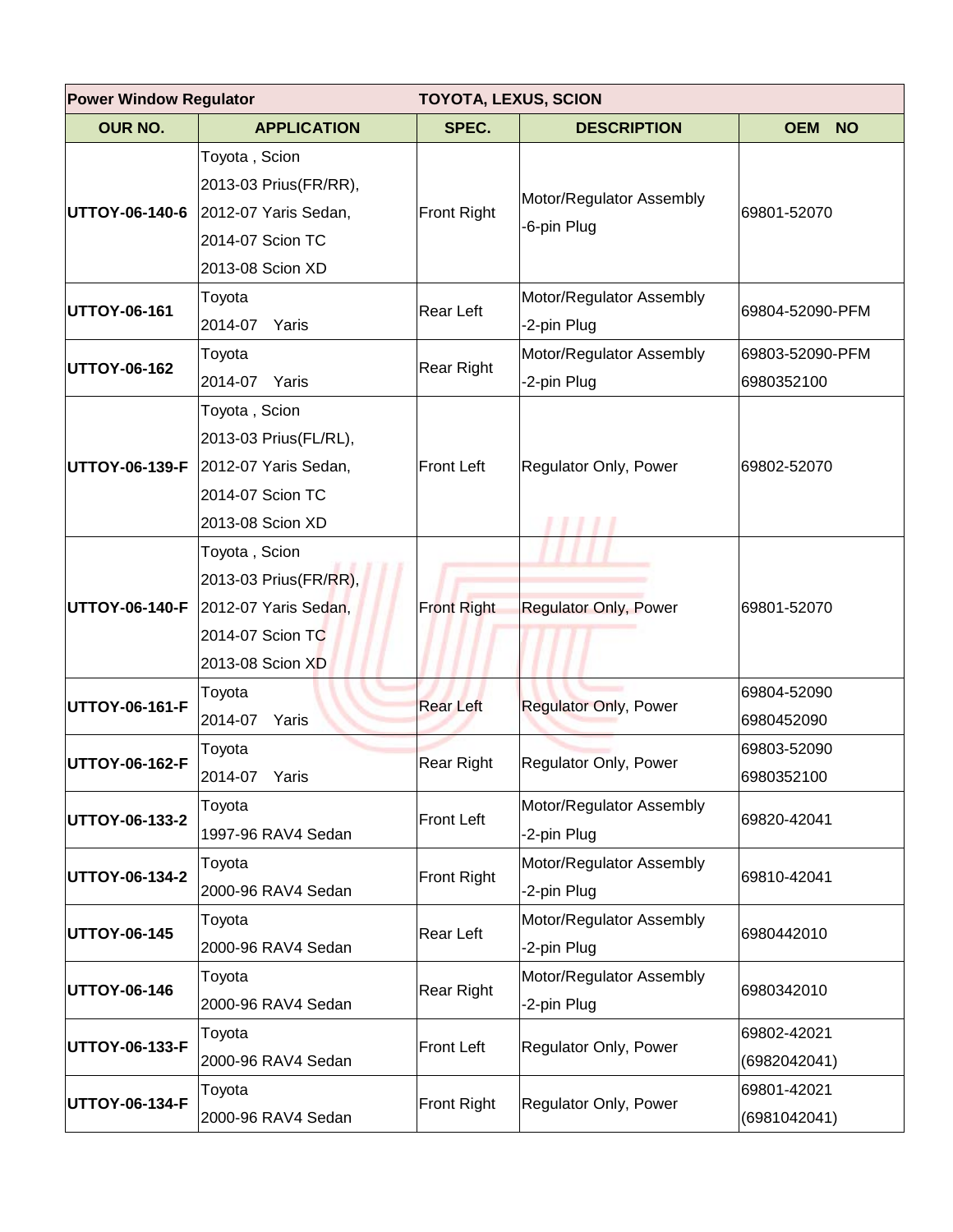| <b>Power Window Regulator</b><br><b>TOYOTA, LEXUS, SCION</b> |                                      |                    |                                         |                                                             |
|--------------------------------------------------------------|--------------------------------------|--------------------|-----------------------------------------|-------------------------------------------------------------|
| <b>OUR NO.</b>                                               | <b>APPLICATION</b>                   | SPEC.              | <b>DESCRIPTION</b>                      | <b>OEM</b><br><b>NO</b>                                     |
| UTTOY-06-145-F                                               | Toyota<br>2000-96 RAV4 Sedan         | <b>Rear Left</b>   | Regulator Only, Power                   | Reference:<br>6980442010(Assy)                              |
| UTTOY-06-146-F                                               | Toyota<br>2000-96 RAV4 Sedan         | Rear Right         | Regulator Only, Power                   | Reference:<br>6980342010(Assy)                              |
| UTTOY-06-135                                                 | Toyota<br>2000-96 RAV4 Coupe         | <b>Front Left</b>  | Motor/Regulator Assembly<br>-2-pin Plug | 69820-42013<br>69820-42012                                  |
| UTTOY-06-136                                                 | Toyota<br>2000-96 RAV4 Coupe         | <b>Front Right</b> | Motor/Regulator Assembly<br>-2-pin Plug | 69810-42013                                                 |
| UTTOY-06-135-F                                               | Toyota<br>2000-96 RAV4 Coupe         | <b>Front Left</b>  | Regulator Only, Power                   | 69802-42013<br>(6982042013)<br>69802-42012                  |
| UTTOY-06-136-F                                               | Toyota<br>2000-96 RAV4 Coupe         | <b>Front Right</b> | Regulator Only, Power                   | 69801-42012<br>(6981042013)                                 |
| UTTOY-06-114-2                                               | Toyota<br>2005-01 RAV4               | <b>Front Right</b> | Motor/Regulator Assembly<br>-2-pin Plug | 69801-42050 WM<br>85710-42070                               |
| UTTOY-06-163                                                 | Toyota<br>2005-01 RAV4               | <b>Rear Left</b>   | Motor/Regulator Assembly<br>-2-pin Plug | 69804-42020-PFM<br>85710-42070                              |
| UTTOY-06-164                                                 | Toyota<br>2005-01 RAV4               | <b>Rear Right</b>  | Motor/Regulator Assembly<br>-2-pin Plug | 69803-42020-PFM<br>85720-32150                              |
| UTTOY-06-113-F                                               | Toyota<br>2005-01 RAV4               | <b>Front Left</b>  | <b>Regulator Only, Power</b>            | 69802-42050                                                 |
| UTTOY-06-114-F                                               | Toyota<br>2005-01 RAV4               |                    | Front Right Regulator Only, Power       | 69801-42050                                                 |
| UTTOY-06-163-F                                               | Toyota<br>2005-01 RAV4               | Rear Left          | Regulator Only, Power                   | 69804-42020                                                 |
| UTTOY-06-164-F                                               | Toyota<br>2005-01 RAV4               | Rear Right         | Regulator Only, Power                   | 69803-42020                                                 |
| UTTOY-06-138-2                                               | Toyota<br>2013-06 RAV4 JP / US Built | <b>Front Right</b> | Motor/Regulator Assembly<br>-2 pin Plug | 69801-52080 (REG)<br>69801-0R010 (REG)<br>85710-AE010 (MTR) |
| UTTOY-06-137-F                                               | Toyota<br>2013-06 RAV4<br>JP Built   | <b>Front Left</b>  | Regulator Only, Power                   | 69802-52080                                                 |
| UTTOY-06-138-F                                               | Toyota<br>2013-06 RAV4<br>JP Built   | <b>Front Right</b> | Regulator Only, Power                   | 69801-52080                                                 |
| UTTOY-06-143-F                                               | Toyota<br>2013-06 RAV4 US Built      | <b>Front Left</b>  | Regulator Only, Power                   | 69802-0R010                                                 |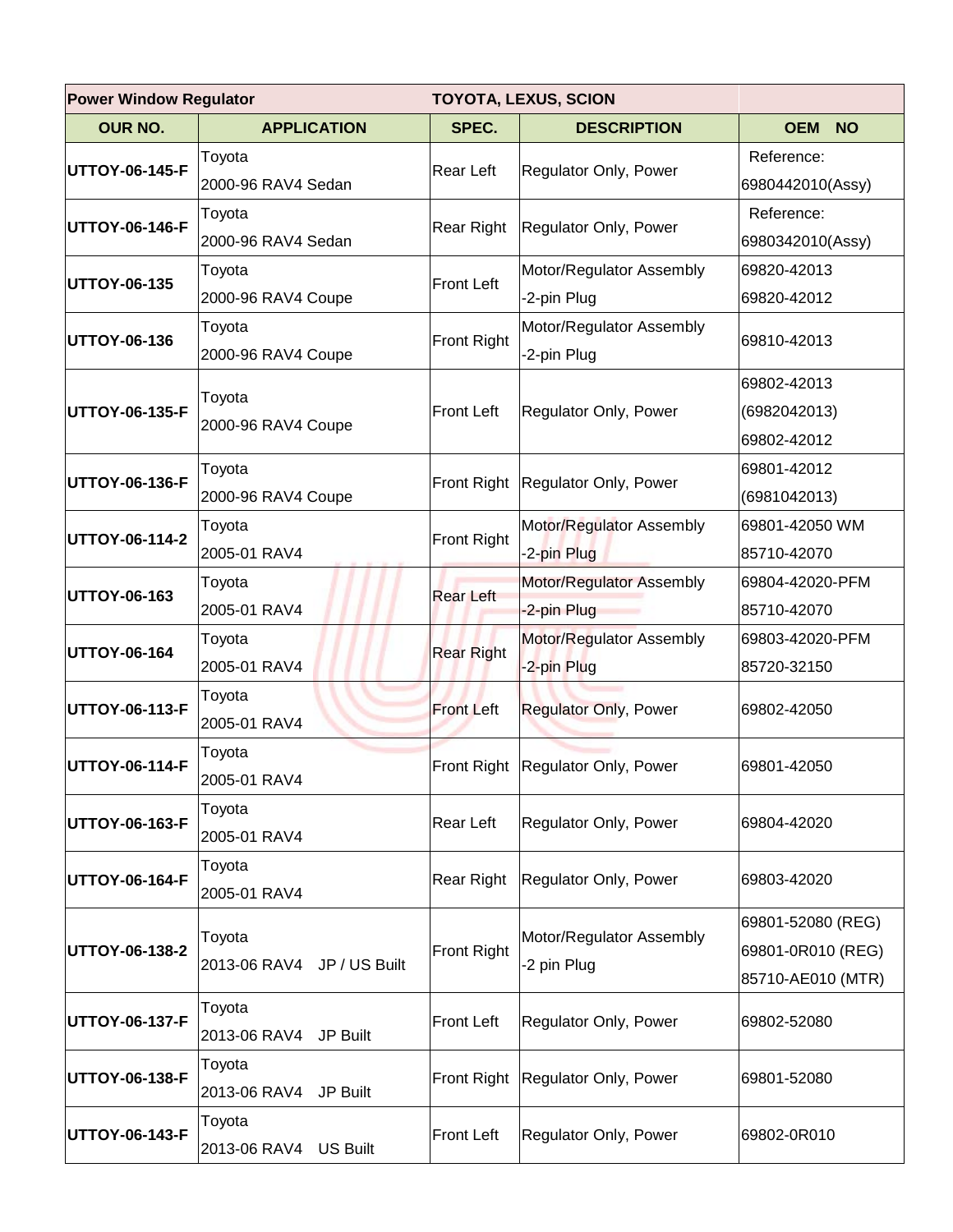| <b>Power Window Regulator</b><br><b>TOYOTA, LEXUS, SCION</b> |                                                                         |                    |                                         |                           |
|--------------------------------------------------------------|-------------------------------------------------------------------------|--------------------|-----------------------------------------|---------------------------|
| <b>OUR NO.</b>                                               | <b>APPLICATION</b>                                                      | SPEC.              | <b>DESCRIPTION</b>                      | <b>OEM</b><br><b>NO</b>   |
| UTTOY-06-144-F                                               | Toyota<br>2013-06 RAV4 US Built                                         | Front Right        | Regulator Only, Power                   | 69801-0R010               |
| UTTOY-06-153-F                                               | Toyota, Scion<br>2013-06 RAV4<br>2009-08 Scion XD<br>2013-08 Highlander | <b>Rear Left</b>   | Regulator Only, Power                   | 69804-0R010<br>698040R010 |
| UTTOY-06-154-F                                               | Toyota, Scion<br>2013-06 RAV4<br>2009-08 Scion XD<br>2013-08 Highlander | <b>Rear Right</b>  | Regulator Only, Power                   | 69803-0R010<br>698030R010 |
| UTTOY-06-179-F                                               | Toyota<br>2016-14 RAV4(US)                                              | <b>Front Left</b>  | Regulator Only, Power                   | 69802-0R030               |
| UTTOY-06-180-F                                               | Toyota<br>2016-14 RAV4(US)                                              | <b>Front Right</b> | Regulator Only, Power                   | 69801-0R030               |
| UTTOY-06-183-F                                               | Toyota<br>2016-14 RAV4(JP)                                              | <b>Front Left</b>  | <b>Regulator Only, Power</b>            | 69802-30280               |
| UTTOY-06-184-F                                               | Toyota<br>2016-14 RAV4(JP)                                              |                    | Front Right Regulator Only, Power       | 69801-30280               |
| UTTOY-06-237                                                 | Toyota<br>Solara 2003-99                                                | <b>Front Left</b>  | Motor/Regulator Assembly<br>-2-pin Plug | 6982006030<br>6982006031  |
| UTTOY-06-238                                                 | Toyota<br>Solara 2003-99                                                | <b>Front Right</b> | Motor/Regulator Assembly<br>-2-pin Plug | 6981006030<br>6981006031  |
| UTTOY-06-093                                                 | Toyota<br>2000-98<br>Sienna                                             | <b>Front Left</b>  | Motor/Regulator Assembly<br>-2-pin Plug | 69802-08010               |
| UTTOY-06-094                                                 | Toyota<br>2000-98<br>Sienna                                             | Front Right        | Motor/Regulator Assembly<br>-2-pin Plug | 69801-08010               |
| UTTOY-06-093-F                                               | Toyota<br>2003-98<br>Sienna                                             | <b>Front Left</b>  | Regulator Only, Power                   | 69802-08010               |
| UTTOY-06-094-F                                               | Toyota<br>2003-98<br>Sienna                                             | <b>Front Right</b> | Regulator Only, Power                   | 69801-08010               |
| UTTOY-06-127-6                                               | Toyota<br>2009-04 Sienna                                                | <b>Front Left</b>  | Motor/Regulator Assembly<br>-6-pin Plug | 69802-AE010 - Reg         |
| UTTOY-06-128-6                                               | Toyota<br>2009-04 Sienna                                                | <b>Front Right</b> | Motor/Regulator Assembly<br>-6-pin Plug | 69801-AE010 - Reg         |
| UTTOY-06-127-F                                               | Toyota<br>2009-04 Sienna                                                | <b>Front Left</b>  | Regulator Only, Power                   | 69802-AE010               |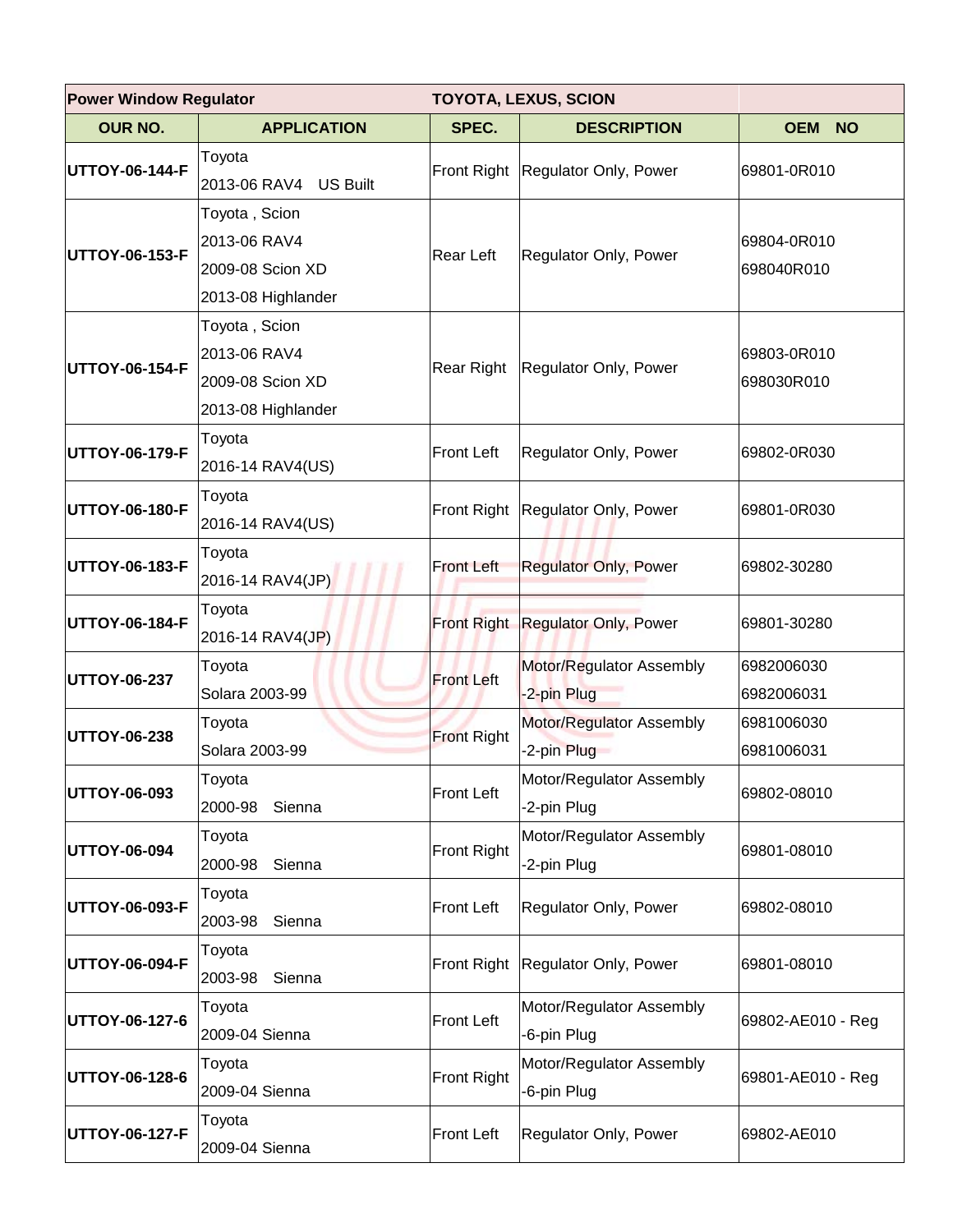| <b>Power Window Regulator</b><br><b>TOYOTA, LEXUS, SCION</b> |                                                            |                    |                                         |                         |
|--------------------------------------------------------------|------------------------------------------------------------|--------------------|-----------------------------------------|-------------------------|
| <b>OUR NO.</b>                                               | <b>APPLICATION</b>                                         | SPEC.              | <b>DESCRIPTION</b>                      | <b>OEM</b><br><b>NO</b> |
| UTTOY-06-128-F                                               | Toyota<br>2009-04 Sienna                                   | Front Right        | Regulator Only, Power                   | 69801-AE010             |
| UTTOY-06-185                                                 | Toyota<br>2009-04 Sienna                                   | Rear Left          | Motor/Regulator Assembly<br>2-pin Plug  | 69804-08010             |
| UTTOY-06-186                                                 | Toyota<br>2009-04 Sienna                                   | <b>Rear Right</b>  | Motor/Regulator Assembly<br>2-pin Plug  | 69803-08010             |
| UTTOY-06-185-F                                               | Toyota<br>2009-04 Sienna                                   | <b>Rear Left</b>   | Regulator Only, Power                   | 69804-08010             |
| UTTOY-06-186-F                                               | Toyota<br>2009-04 Sienna                                   | Rear Right         | Regulator Only, Power                   | 69803-08010             |
| UTTOY-06-177-F                                               | Toyota<br>2014-11 Sienna                                   | <b>Front Left</b>  | Regulator Only, Power                   | 69802-08020             |
| UTTOY-06-178-F                                               | Toyota<br>2014-11 Sienna                                   |                    | Front Right Regulator Only, Power       | 69801-08020             |
| UTTOY-06-189-F                                               | Toyota<br>2014-11 Sienna                                   | <b>Rear Left</b>   | <b>Regulator Only, Power</b>            | 69804-08020             |
| UTTOY-06-190-F                                               | Toyota<br>2014-11 Sienna                                   | <b>Rear Right</b>  | <b>Regulator Only, Power</b>            | 69803-08020             |
| UTTOY-06-116                                                 | Toyota<br>2007-01 Sequoia,<br>2006-00 Tundra w/ Double Cab | <b>Front Right</b> | Motor/Regulator Assembly<br>-2-pin Plug | 69801-0C020             |
| UTTOY-06-115-F 2007-01 Sequoia,                              | Toyota<br>2006-00 Tundra w/ Double Cab                     | <b>Front Left</b>  | Regulator Only, Power                   | 69802-0C020             |
| UTTOY-06-116-F 2007-01 Sequoia,                              | Toyota<br>2006-00 Tundra w/ Double Cab                     |                    | Front Right Regulator Only, Power       | 69801-0C020             |
| UTTOY-06-159-2                                               | Toyota<br>2013-07 Tundra<br>2013-10 Sequoia                | <b>Front Left</b>  | Motor/Regulator Assembly<br>-2-pin Plug | 69802-0C030-PFM         |
| UTTOY-06-160-2                                               | Toyota<br>2013-07 Tundra<br>2013-10 Sequoia                | <b>Front Right</b> | Motor/Regulator Assembly<br>-2-pin Plug | 69801-0C030-PFM         |
| UTTOY-06-159-F                                               | Toyota<br>2016-07 Tundra<br>2016-10 Sequoia                | <b>Front Left</b>  | Regulator Only, Power                   | 69802-0C030             |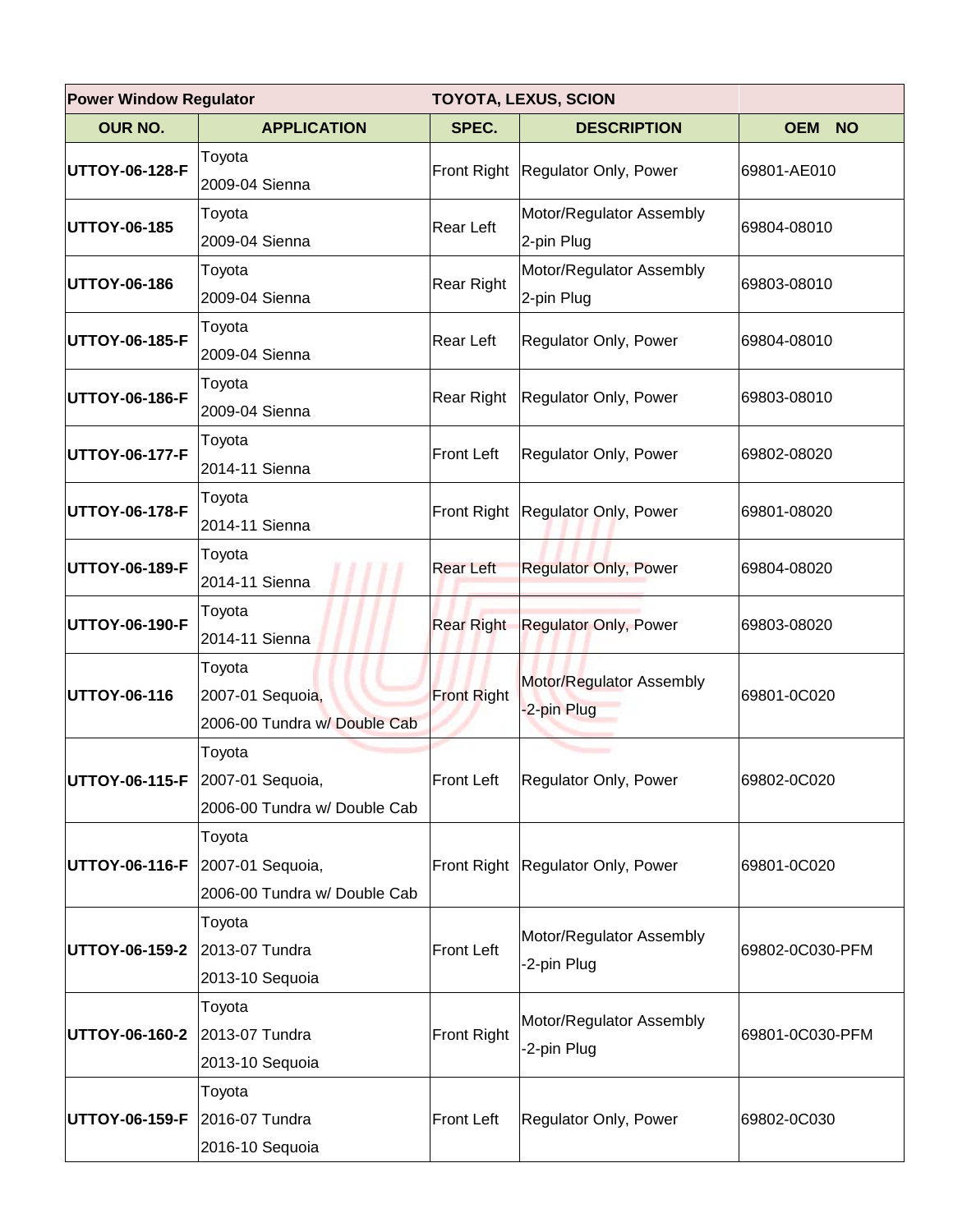| <b>Power Window Regulator</b><br><b>TOYOTA, LEXUS, SCION</b> |                              |                          |                                         |                         |
|--------------------------------------------------------------|------------------------------|--------------------------|-----------------------------------------|-------------------------|
| <b>OUR NO.</b>                                               | <b>APPLICATION</b>           | SPEC.                    | <b>DESCRIPTION</b>                      | <b>OEM</b><br><b>NO</b> |
| UTTOY-06-160-F                                               | Toyota                       | Front Right              | Regulator Only, Power                   | 69801-0C030             |
|                                                              | 2016-07 Tundra               |                          |                                         |                         |
|                                                              | 2016-10 Sequoia              |                          |                                         |                         |
| UTTOY-06-197-F                                               | Toyota                       | <b>Rear Left</b>         | Regulator Only, Power                   | 698040C040              |
|                                                              | 2014-08 Sequoia              |                          |                                         |                         |
| UTTOY-06-198-F                                               | Toyota                       | Rear Right               | Regulator Only, Power                   | 698030C040              |
|                                                              | 2014-08 Sequoia              |                          |                                         |                         |
|                                                              | Toyota                       | <b>Front Left</b>        | Motor/Regulator Assembly<br>2-pin Plug  | 69802-0C010             |
| UTTOY-06-111                                                 | 2006-00 Tundra<br>(Regular & |                          |                                         | 857200C010              |
|                                                              | Access Cab)                  |                          |                                         |                         |
|                                                              | Toyota                       |                          | Motor/Regulator Assembly<br>-2-pin Plug | 69801-0C010             |
| <b>UTTOY-06-112</b>                                          | 2006-00 Tundra<br>(Regular & | Front Right              |                                         | 857100C060              |
|                                                              | Access Cab)                  |                          |                                         |                         |
|                                                              | Toyota                       | <b>Front Left</b>        | <b>Regulator Only, Power</b>            | 69802-0C010             |
| UTTOY-06-111-F                                               | 2006-00 Tundra<br>(Regular & |                          |                                         |                         |
|                                                              | Access Cab)                  |                          |                                         |                         |
|                                                              | Toyota                       | <b>Front Right</b>       | <b>Regulator Only, Power</b>            | 69801-0C010             |
| UTTOY-06-112-F 2006-00 Tundra                                | (Regular &                   |                          |                                         |                         |
|                                                              | Access Cab)                  |                          |                                         |                         |
| UTTOY-06-063                                                 | Toyota                       | <b>Front Left</b>        | Motor/Regulator Assembly                | 69802-35090             |
|                                                              | 2004-95 Tacoma               |                          | -2-pin Plug                             |                         |
| UTTOY-06-064                                                 | Toyota                       | Front Right              | Motor/Regulator Assembly                | 69801-35100             |
|                                                              | 2004-95 Tacoma               |                          | -2-pin Plug                             |                         |
| UTTOY-06-063-F                                               | Toyota                       | <b>Front Left</b>        | Regulator Only, Power                   | 69802-35090             |
|                                                              | 2004-95 Tacoma               |                          |                                         |                         |
| UTTOY-06-064-F                                               | Toyota                       | Front Right              | Regulator Only, Power                   | 69801-35100             |
|                                                              | 2004-95 Tacoma               |                          |                                         |                         |
| UTTOY-06-067                                                 | Toyota                       | Front Left               | Motor/Regulator Assembly                | 69802-04040             |
|                                                              | 2014-05 Tacoma               | Rear Left                | -2-pin Plug                             | 85720-AE010             |
| UTTOY-06-068                                                 | Toyota                       | Front Right              | Motor/Regulator Assembly                | 69801-04040             |
|                                                              | 2014-05 Tacoma               | Rear Right               | -2-pin Plug                             | 85710-AE010             |
| UTTOY-06-067-F                                               | Toyota                       | Front Left/<br>Rear Left | Regulator Only, Power                   | 69802-04040             |
|                                                              | 2014-05 Tacoma               |                          |                                         | 85720-AE010             |
| UTTOY-06-068-F                                               | Toyota                       | Front Right/             | Regulator Only, Power                   | 69801-04040             |
|                                                              | 2014-05 Tacoma               | Rear Right               |                                         | 85710-AE010             |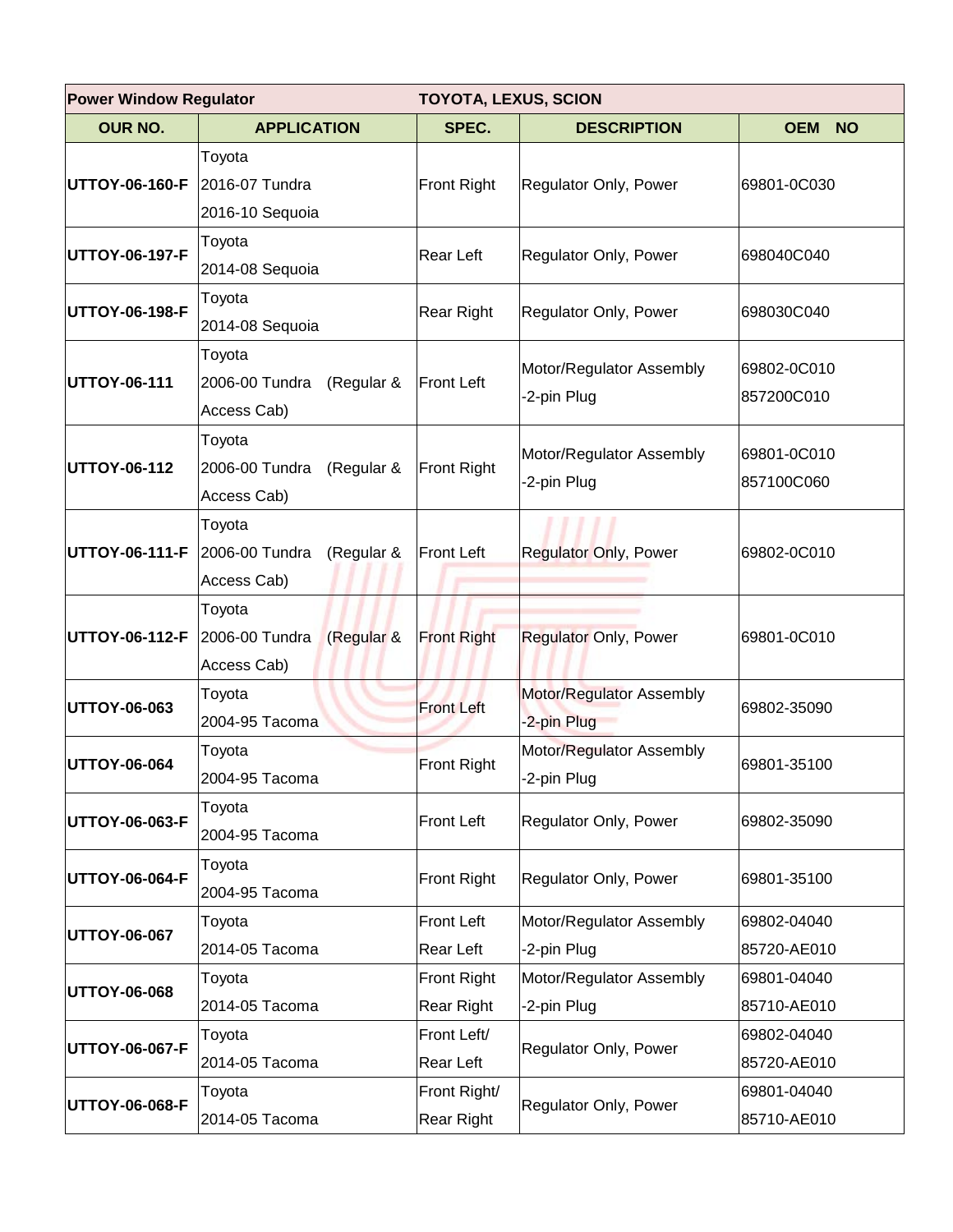| <b>Power Window Regulator</b> |                                              | <b>TOYOTA, LEXUS, SCION</b> |                                         |                         |  |
|-------------------------------|----------------------------------------------|-----------------------------|-----------------------------------------|-------------------------|--|
| <b>OUR NO.</b>                | <b>APPLICATION</b>                           | SPEC.                       | <b>DESCRIPTION</b>                      | <b>OEM</b><br><b>NO</b> |  |
| UTTOY-06-047                  | Toyota<br>1998-95 Tercel<br>1999-96 Paseo    | <b>Front Left</b>           | Motor/Regulator Assembly<br>-2-pin Plug | 69802-16050             |  |
| UTTOY-06-048                  | Toyota<br>1998-95 Tercel<br>1999-96 Paseo    | <b>Front Right</b>          | Motor/Regulator Assembly<br>-2-pin Plug | 69801-16050             |  |
| UTTOY-06-049                  | Toyota<br>1998-95 Tercel<br>1999-96<br>Paseo | <b>Rear Left</b>            | Motor/Regulator Assembly<br>-2-pin Plug | 69804-16030             |  |
| UTTOY-06-050                  | Toyota<br>1998-95 Tercel<br>1999-96<br>Paseo | <b>Rear Right</b>           | Motor/Regulator Assembly<br>-2-pin Plug | 69803-16030             |  |
| UTTOY-06-047-F                | Toyota<br>1998-95 Tercel<br>1999-96<br>Paseo | <b>Front Left</b>           | <b>Regulator Only, Power</b>            | 69802-16050             |  |
| UTTOY-06-048-F                | Toyota<br>1998-95 Tercel<br>1999-96 Paseo    | Front Right                 | Regulator Only, Power                   | 69801-16050             |  |
| UTTOY-06-049-F                | Toyota<br>1998-95 Tercel<br>1999-96 Paseo    | Rear Left                   | Regulator Only, Power                   | 69804-16030             |  |
| UTTOY-06-050-F                | Toyota<br>1998-95 Tercel<br>1999-96 Paseo    | Rear Right                  | Regulator Only, Power                   | 69803-16030             |  |
| UTTOY-06-205-F                | Toyota<br>T100 P/U 93-98                     | <b>Front Left</b>           | Regulator Only, Power                   | 69802-34010             |  |
| UTTOY-06-206-F                | Toyota<br>T100 P/U 93-98                     | Front Right                 | Regulator Only, Power                   | 69801-34010             |  |